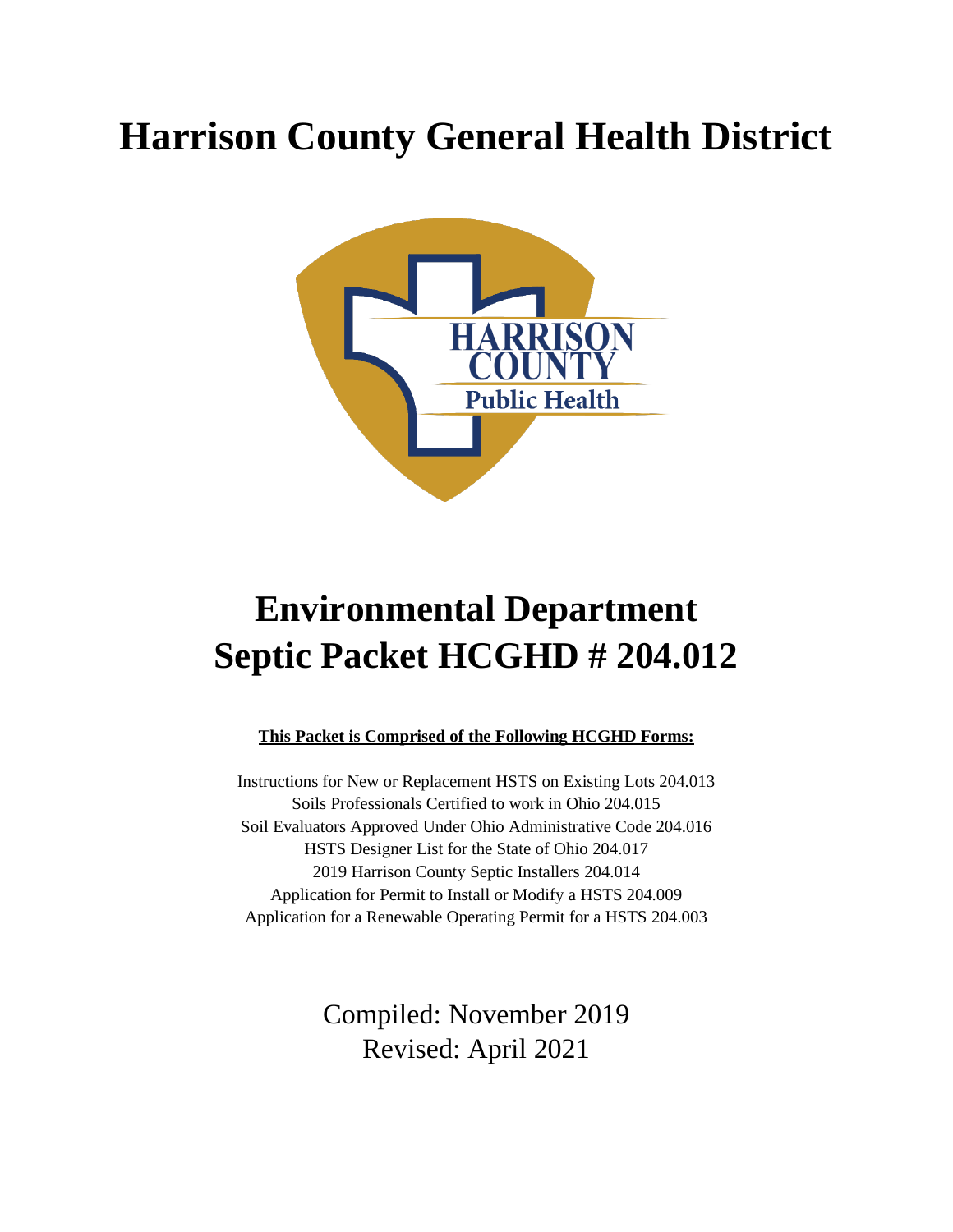

### **Steps for obtaining approval to install a NEW or REPLACEMENT Home Sewage Treatment System on EXISTING LOTS**

- 1. A complete soil and site evaluation must be conducted by a soil scientist or qualified individual. The evaluator must provide the homeowner an accurate written evaluation that complies with the sewage rules. Soil evaluation may be waived on replacement systems that have very limited space for a system and must install a discharging system.
- 2. A design for the proposed sewage system must be prepared by a qualified individual. The design must use the soil evaluation from step 1 and comply with the sewage rules.
- 3. The site Review application form must be accurately filled out and be submitted with the soil and site evaluation, the design plan, a copy of the house floor plan, a copy of the current plat map, and the application fee.
- 4. The health department sanitarian will review the submitted material to ensure compliance with the sewage rules. The sanitarian will notify you of plan approval or appropriate changes that are needed.
- 5. The Harrison County Health Department will contact applicant once Site Review and Design have been approved. A meeting will be scheduled to review HSTS with applicant and complete and application to obtain an installation, replacement, or alteration permit.
- 6. Only a contractor/individual who has passed the sewage Installer's exam and is registered with the health department can install the sewage system.
- 7. The health department sanitarians will conduct the necessary inspections of the sewage system during installation and will provide you with a final inspection report along with an operational permit when the installation is complete. The sewage installer will provide you an as-built drawing of the system.
- 8. The office conducts a 12-month follow-up inspection after the sewage system is installed and given final approval. Operating Permit application will be sent to owner when existing Operating Permit expires.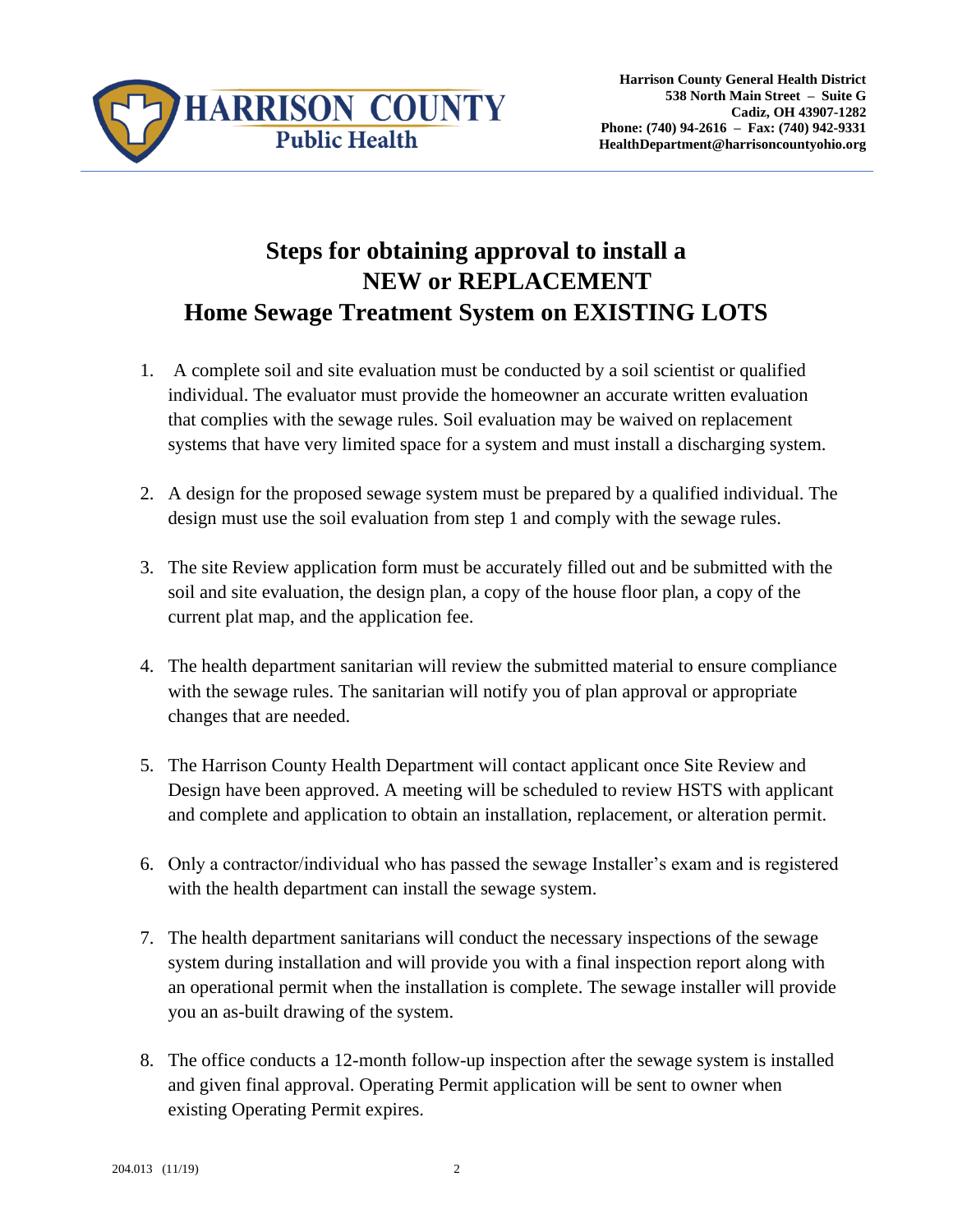

### **Application for Permit to Install or Modify a Home Sewage Treatment System**

|                                                     | $\Box$ New System                                                                                                                                            | $\Box$ Alteration       |                    | All Septic Systems Require an Operational Permit for the Life of the System<br>$\Box$ Replacement |                  |
|-----------------------------------------------------|--------------------------------------------------------------------------------------------------------------------------------------------------------------|-------------------------|--------------------|---------------------------------------------------------------------------------------------------|------------------|
| Permit#                                             |                                                                                                                                                              |                         |                    |                                                                                                   |                  |
|                                                     |                                                                                                                                                              |                         |                    |                                                                                                   |                  |
|                                                     |                                                                                                                                                              |                         |                    |                                                                                                   |                  |
| <b>House Number</b>                                 | <b>Road Name</b>                                                                                                                                             | <b>Post Office</b>      | State Zip          | Parcel #                                                                                          | (Required)       |
|                                                     | (Applicant's current mailing address) House Number                                                                                                           | <b>Road Name</b>        | <b>Post Office</b> | Zip<br><b>State</b>                                                                               | <b>Telephone</b> |
|                                                     |                                                                                                                                                              |                         |                    |                                                                                                   |                  |
|                                                     | This system was designed for a <u>section</u> bedroom home with a peak daily flow of $g/d/b$ , and is expected to serve no more than                         |                         |                    |                                                                                                   |                  |
|                                                     | permanent residents. Any modifications to the structure and or water usage may require modifications to ensure proper operation.                             |                         |                    |                                                                                                   |                  |
|                                                     | $\Box$ The system shall include $\Box$ double compartment watertight septic tank(s) that will hold at least $\Box$ gallons. $\Box$ Lift Tank $\Box$ gallons. |                         |                    |                                                                                                   |                  |
|                                                     |                                                                                                                                                              |                         |                    |                                                                                                   |                  |
| Distribution Valve $\Box$ Outflow Filter<br>$\perp$ |                                                                                                                                                              | $\Box$ High Level Alarm |                    |                                                                                                   |                  |
|                                                     | Leach Field (Specifications):                                                                                                                                | $\Box$ Distribution Box |                    |                                                                                                   |                  |

*(Leach field components shall be of an approved material for use in the State of Ohio by the Ohio Department of Health. All ditch depths and widths shall comply*  with as specified. Space for a replacement leaching device must be available after the original field is installed. Required distances for the leach field shall be: no run *exceeding 150 feet; in length at least six feet between individual lines; at least eight feet from any drain line, at least fifty feet from any private water source (well, spring, etc.); and, at least ten feet from lot lines or right-of-ways.* 

**□ \_\_\_\_\_\_\_\_\_\_\_\_\_\_\_\_\_\_\_\_\_\_\_\_** mound system constructed as required by the Harrison County General

Health District and Sanitary Code.

□ Other as specified below. **Additional Requirements of Comments**:

| Fees:                             |          |
|-----------------------------------|----------|
| Site Review/Survey                | \$75.00  |
| Soil Eval. & Septic Design \$ N/A |          |
| Permit to Install                 | \$235.00 |
| 1Yr Op Permit (\$10) \$           |          |
| 2-5 Yr Op Permit (\$25) \$        |          |
| 10 Yr Op Permit (\$50) \$         |          |
| State Fee                         | \$74.00  |
|                                   |          |
|                                   |          |
| $\rm Total$                       |          |

I the undersigned, agree to install, construct, alter, and/or operate the above specified private sewerage disposal system in

accordance with all County and State Sanitary Regulations. The system shall be inspected by a Health Department representative after installation and prior to covering. A two-business day notice is required to schedule the inspection. An attempt will be made by the Health Department to expedite the inspection if conditions require. This application expires one year from the issuance date unless changes in the law void the application prior to the expiration date of the application. The Harrison County General Health District makes no warrantee that the system as prescribed will operate properly under any or all conditions.

Applicant Signature **HCGHD** Staff Signature

 $\_$  ,  $\_$  ,  $\_$  ,  $\_$  ,  $\_$  ,  $\_$  ,  $\_$  ,  $\_$  ,  $\_$  ,  $\_$  ,  $\_$  ,  $\_$  ,  $\_$  ,  $\_$  ,  $\_$  ,  $\_$  ,  $\_$  ,  $\_$  ,  $\_$  ,  $\_$  ,  $\_$  ,  $\_$  ,  $\_$  ,  $\_$  ,  $\_$  ,  $\_$  ,  $\_$  ,  $\_$  ,  $\_$  ,  $\_$  ,  $\_$  ,  $\_$  ,  $\_$  ,  $\_$  ,  $\_$  ,  $\_$  ,  $\_$  ,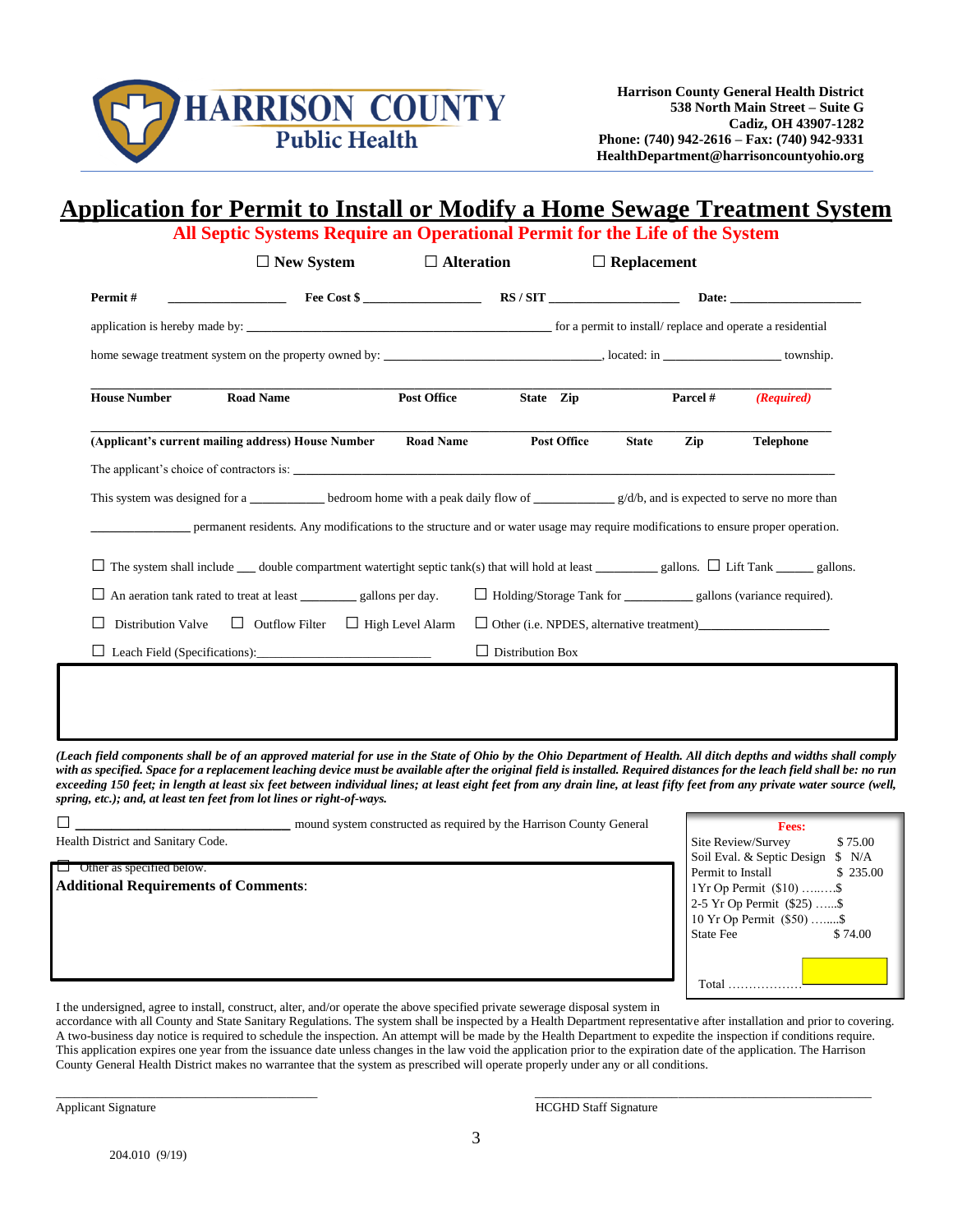

## **Application for a Renewable Operating Permit for a Household Sewage Treatment System (HSTS)**

### **FEE: \$50.00**

I, the undersigned, herewith make application for a renewable operating permit for the HSTS I presently have installed at this address in Harrison County, Ohio according to the Ohio Administrative Code, Chapter 3701-29 inclusive (Sewage Treatment Rules) effective January 1, 2015, and Resolution #2012-9, Effective September 1, 2012. Payment is due within 15 business days of  $\qquad \qquad$  (date sent), or a 25% (\$12.25) late fee will be added to the permit fee.

| Name of Owner or Operator |                   |
|---------------------------|-------------------|
| <b>Street Address</b>     |                   |
| City, State, and Zip      |                   |
| <b>Business Phone</b>     | <b>Home Phone</b> |

I further state that I have read Appendix I on the back of this application and agree to its provisions by signing and applying for application of the renewable operating permit. I hereby certify that the information contained in the foregoing application is true and correct to the best of my knowledge. The duration of the operating permit will vary with the type of system installed and the record of maintenance commitment performed by the owner/operator.

| <b>Signature of Applicant</b> | Date |
|-------------------------------|------|
|                               |      |

| <b>Amount Paid</b> |             |
|--------------------|-------------|
| to                 |             |
|                    |             |
|                    | <b>Date</b> |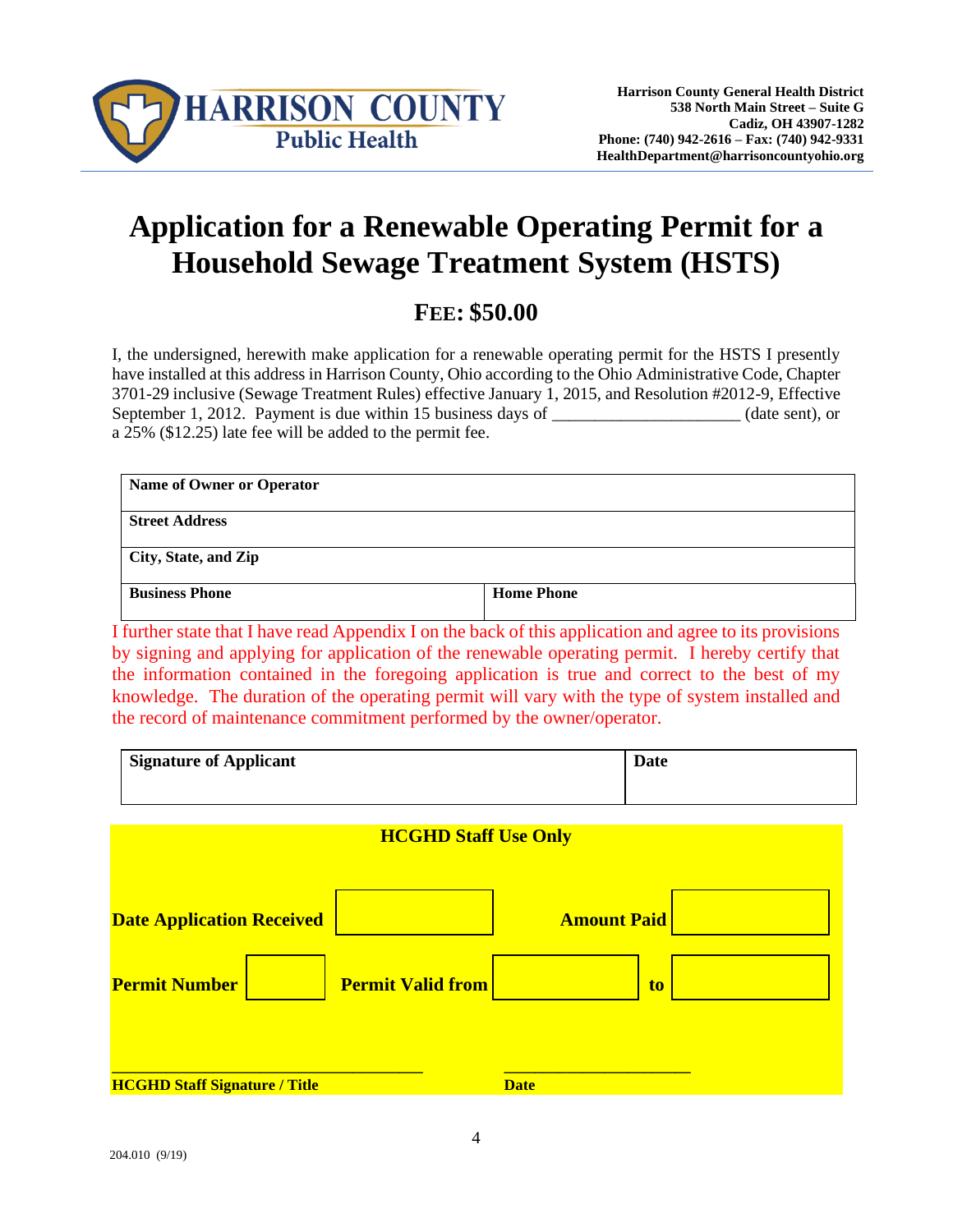

#### **APPENDIX 1**

Failure to pay household sewage disposal system permit or inspection fee shall be enforced under section 3709.091 of Ohio's revised code which states:

(B) If any owner, leaseholder, or assignee of real property fails to pay a fee as required by rule of a board of health of a city or general health district pursuant to section 3709.09 of the Revised Code for an operation permit for, or for inspection of, a household sewage treatment system or a small flow on-site sewage treatment system located on the real property, the health commissioner of the city or general health district or the commissioner's designated representative shall notify the owner, leaseholder, or assignee of the real property of the amount of the fee and any accrued penalties for late payment of the fee. The notice shall state, in boldface letters: **"You have 30 days to object to the amount of the unpaid operation permit or inspection fee for your household sewage treatment system or small flow on-site sewage treatment system, as applicable, as designated in this notice, which may include accrued penalties for late payment of the fee. If you do not pay this amount as instructed herein within 30 days of receipt of this notice or object to this amount during that time period in accordance with the procedures set forth herein, the amount will be placed as a lien on your real property."** The notice also shall explain how the owner, leaseholder, or assignee may pay the amount, or object to the amount in accordance with the procedures established by divisions (C) and (D) of this section.

Notice to the owner, leaseholder, or assignee shall be made by either of the following:

(1) Certified mail, overnight delivery service, hand delivery, or any other method that includes written evidence of receipt;

(2) The sheriff of the county in which the owner, leaseholder, or assignee to be served resides, in one or more of the methods provided in the Ohio Rules of Civil Procedure. The sheriff may charge reasonable fees for that service.

(C) Not later than thirty days after receipt under division (B) of this section of notification of the amount of an unpaid operation permit or inspection fee and any accrued late payment penalties, the owner, leaseholder, or assignee may object to the amount by delivering a written notice of objection to the health commissioner by any of the means provided for in division  $(B)(1)$  of this section. Not later than sixty days after receipt of the notice of objection, the county prosecutor, on behalf of the city or general health district, may file a civil action in the court of common pleas against the owner, leaseholder, or assignee. If the county prosecutor fails to commence suit within the sixty-day period, or if the action is commenced, but dismissed with prejudice before adjudication, the unpaid fee and any accrued late payment penalties are void and cannot be placed on the general tax list and duplicate as a lien against the real property.

(D) If, in accordance with division (C) of this section, the owner, leaseholder, or assignee objects to the amount of the unpaid operation permit or inspection fee and any accrued late payment penalties and the county prosecutor commences suit and prevails in the action, the owner, leaseholder, or assignee objecting shall pay the amount of the fee, any accrued late payment penalties, and the costs of the action, as determined by the court.

(E) If the owner, leaseholder, or assignee on which the notice required by division (B) of this section was served does not pay to the city or general health district the amount of an unpaid operation permit or inspection fee and any accrued late payment penalties within thirty days after receipt of the notice, or does not object to the amount in the manner provided in division (C) of this section, the health commissioner of the city or general health district or the commissioner's designated representative may certify, on or before the first Monday of September, the amount of the unpaid fee and any accrued late payment penalties to the county auditor to be placed on the general tax list and duplicate as provided in section 319.281 of the Revised Code.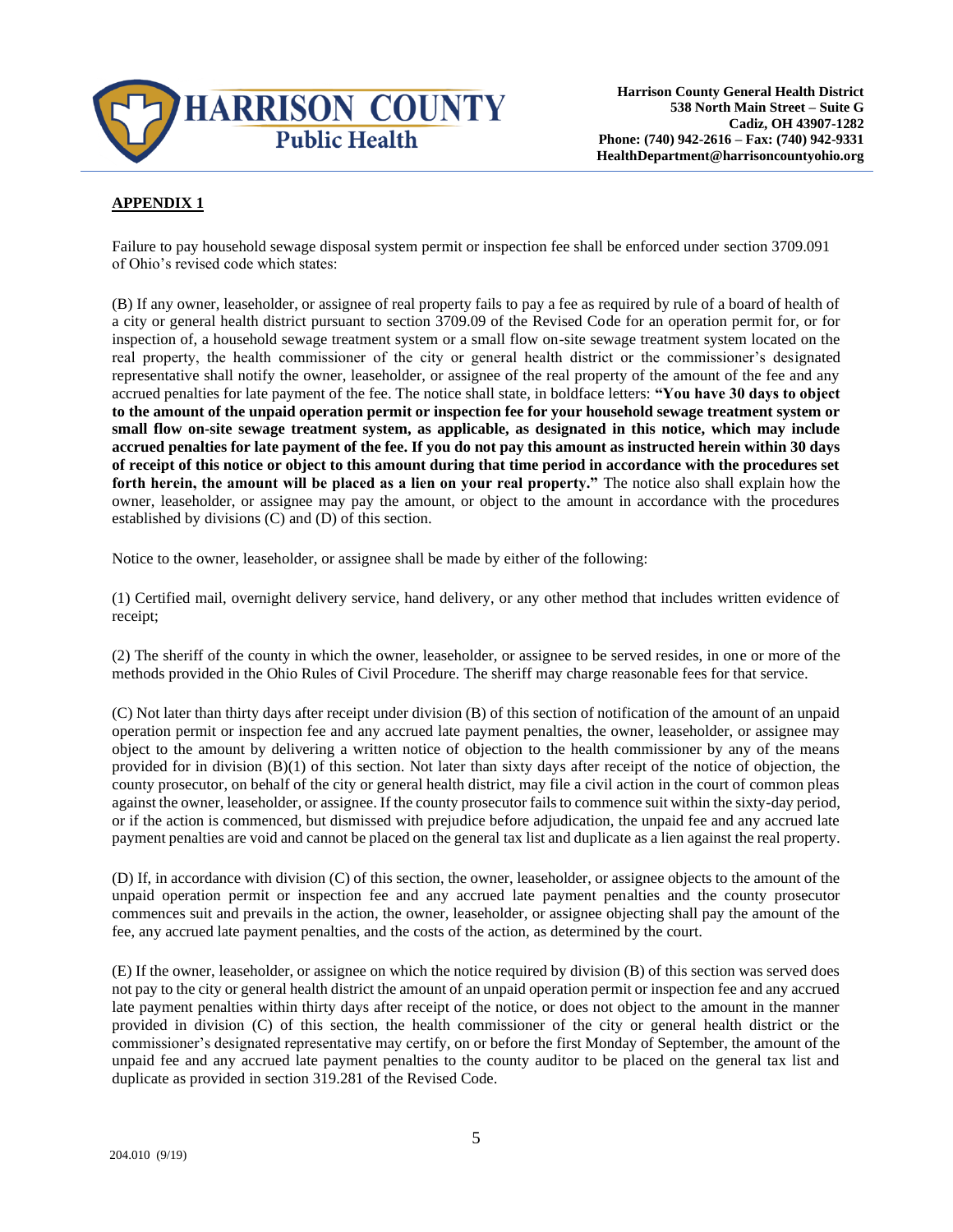

## **Harrison County General Health District**

**Site Review Application**

**Site Review fee must accompany a completed site review application.**

|                                                                                           | <b>FEE: \$75.00</b>                                                                                                                                                                                                                                                                                                                                                                                                                                                                                                      |
|-------------------------------------------------------------------------------------------|--------------------------------------------------------------------------------------------------------------------------------------------------------------------------------------------------------------------------------------------------------------------------------------------------------------------------------------------------------------------------------------------------------------------------------------------------------------------------------------------------------------------------|
| Parcel #                                                                                  |                                                                                                                                                                                                                                                                                                                                                                                                                                                                                                                          |
|                                                                                           | Property Owner's Name: Phone # Phone # Phone # Phone # Phone # Phone # Phone # Phone # Phone # Phone # Phone # Phone # Phone # Phone # Phone # Phone # Phone # Phone # Phone # Phone # Phone # Phone # Phone # Phone # Phone #                                                                                                                                                                                                                                                                                           |
|                                                                                           |                                                                                                                                                                                                                                                                                                                                                                                                                                                                                                                          |
|                                                                                           |                                                                                                                                                                                                                                                                                                                                                                                                                                                                                                                          |
|                                                                                           |                                                                                                                                                                                                                                                                                                                                                                                                                                                                                                                          |
|                                                                                           |                                                                                                                                                                                                                                                                                                                                                                                                                                                                                                                          |
| <b>Administrative Code.</b><br><b>Soil Evaluator Name:</b><br>of the Administrative Code. | Application for Site Review in accordance with rule 3701-29-09 of the Administrative Code MUST<br>INCLUDE the following: SOIL EVALUATION AND SEWAGE TREATMENT SYSTEM DESIGN.<br>Soil Evaluation -A soil evaluation must be completed in accordance with rule 3701-29-07 of the<br>Phone $\#$<br><u> 1989 - Johann Barn, mars eta bainar eta bainar eta baina eta baina eta baina eta baina eta baina eta baina e</u><br>STS Design-A Sewage Treatment System Design must be completed in accordance with rule 3701-29-10 |
| <b>Designer Name:</b>                                                                     | <u> 1980 - Johann Barn, mars ann an t-Amhain Aonaich an t-Aonaich an t-Aonaich ann an t-Aonaich ann an t-Aonaich</u>                                                                                                                                                                                                                                                                                                                                                                                                     |
|                                                                                           | $\Rightarrow$ Do Not Write Below This Line - Office Use Only $\Leftarrow$<br>------------------------------------                                                                                                                                                                                                                                                                                                                                                                                                        |
|                                                                                           |                                                                                                                                                                                                                                                                                                                                                                                                                                                                                                                          |
|                                                                                           |                                                                                                                                                                                                                                                                                                                                                                                                                                                                                                                          |
|                                                                                           |                                                                                                                                                                                                                                                                                                                                                                                                                                                                                                                          |
|                                                                                           |                                                                                                                                                                                                                                                                                                                                                                                                                                                                                                                          |
|                                                                                           |                                                                                                                                                                                                                                                                                                                                                                                                                                                                                                                          |

**An approved site review shall be valid for five years from the date of approval provided there are no changes to the site conditions or the STS design, including the sewage source. Any revisions or new rule adoptions of the 3701-29-09 Administrative Code or Board of Health adopted revisions after the date of the Site Review may affect the approval of the Site Review.**

\_\_\_\_\_\_\_\_\_\_\_\_\_\_\_\_\_\_\_\_\_\_\_\_\_\_\_\_\_\_\_\_\_\_\_\_\_\_\_\_\_\_\_\_\_\_\_\_\_\_\_\_\_\_\_\_\_\_\_\_\_\_\_\_\_\_\_\_\_\_\_\_\_\_\_\_\_\_\_\_\_\_\_\_\_\_\_\_\_\_\_\_\_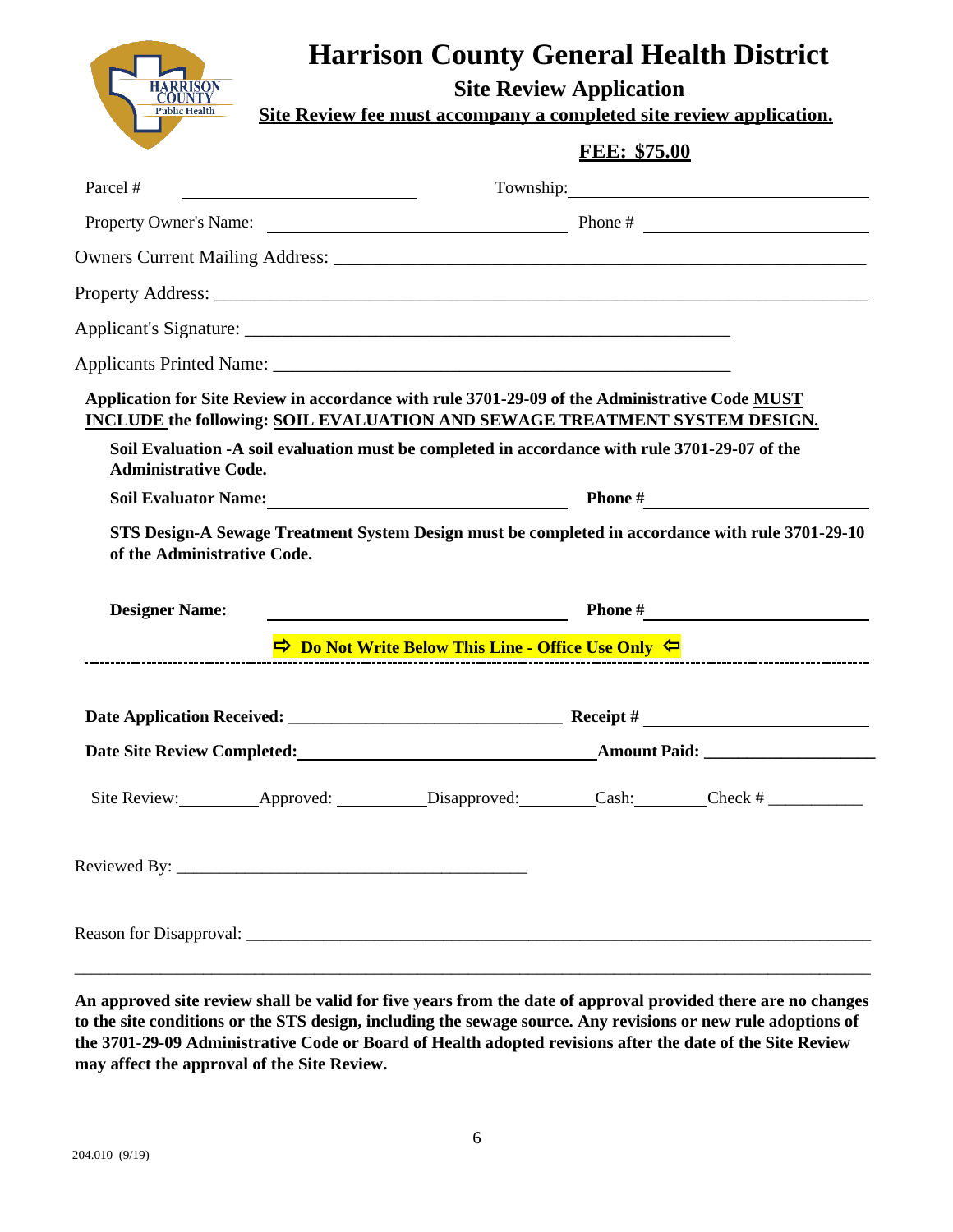**HARRISON COUNTY**<br>Public Health

|                                                      | 2021 Licensed Septic Installers - Harrison County<br>(Revised April 2021)     |                                                           |       |                                   |                    |                       |  |  |  |  |  |  |  |  |
|------------------------------------------------------|-------------------------------------------------------------------------------|-----------------------------------------------------------|-------|-----------------------------------|--------------------|-----------------------|--|--|--|--|--|--|--|--|
| <b>Company Names</b>                                 | <b>Address</b>                                                                | <b>City and State</b>                                     | Zip   | <b>Phone</b><br><b>Number</b>     | <b>Cell Number</b> | <b>Contact</b>        |  |  |  |  |  |  |  |  |
| <b>Bridges Excavating</b><br><b>LLC</b>              | 2233 Goshen Valley<br>Road SE                                                 | New Philadelphia, 44663 330-339-7473 330-440-5512<br>Ohio |       |                                   |                    | <b>Brian Bridges</b>  |  |  |  |  |  |  |  |  |
| RTC Contracting Inc.                                 | 5007 State Roiute 416 New Philadelphia, 44663 740-922-0986 330-447-2328<br>SЕ | Ohio                                                      |       |                                   |                    | Randolph<br>Tschudy   |  |  |  |  |  |  |  |  |
| Schlabach Excavating,<br>Ltd                         | 5325 Hummingbird<br>Drive                                                     | Millersburg, Ohio                                         |       | 44654 330-231-1910 330-893-2819   |                    | Delbert<br>Schlabach  |  |  |  |  |  |  |  |  |
| TDT Septic &<br>Excavating LLC                       | 1515 Midvale Mine<br>Road                                                     | Dennison, Ohio                                            |       | 44621 330-407-6025                |                    | Travis<br>Johnson     |  |  |  |  |  |  |  |  |
| Zeroski Excavating<br>LLC                            | $P$ O Box 116                                                                 | Adena, Ohio                                               |       | 43907  740-546-3495  740-310-0700 |                    | Frank Zeroski         |  |  |  |  |  |  |  |  |
| The Potter's Company                                 | P.O. Box 186                                                                  | Windsor, Ohio                                             |       | 44099 440-272-5723 440-813-6502   |                    | Robert<br>Tricamo     |  |  |  |  |  |  |  |  |
| Jeffrey Ansel Crall                                  | 37300 Lower<br><b>Clearfork Road</b>                                          | Cadiz, Ohio                                               |       | 43907  740-945-0187  740-582-1442 |                    | <b>Jeff Crall</b>     |  |  |  |  |  |  |  |  |
| Yoder Excavating, LLC 307 Buena Vista                | Street                                                                        | Baltic, Ohio                                              |       | 43804 330-897-4081 330-231-0075   |                    | David Yoder           |  |  |  |  |  |  |  |  |
| J.Schultz Excavating,<br><b>LLC</b>                  | 3101 County Road 1                                                            | Rayland, Ohio                                             |       | 43943 740-859-4442 304-281-4264   |                    | John W.<br>Schultz    |  |  |  |  |  |  |  |  |
| Mansell Theaker & Son 53620 Farmington<br>Excavating | Road                                                                          | Bridgeport, Ohio                                          |       | 43912 740-635-3134                |                    | Richard M.<br>Theaker |  |  |  |  |  |  |  |  |
| <b>Bruce Oszust</b><br>Excavating                    | 77300 Branson Road                                                            | Cadiz, Ohio                                               |       | 43907 740-491-3130                |                    | <b>Bruce Oszust</b>   |  |  |  |  |  |  |  |  |
| Jon Stewart Excavating                               | 975 County Club<br>Road                                                       | Cadiz, Ohio                                               |       | 43907 740-391-0862                |                    | <b>Jon Stewart</b>    |  |  |  |  |  |  |  |  |
| West End Excavating,<br>Inc.                         | 2054 County Road 26 Steubenville, Ohio 43953 740-264-1041                     |                                                           |       |                                   |                    | Roger K.<br>Wells     |  |  |  |  |  |  |  |  |
| Stull Excavating LLC                                 | 94480 Dining Fork<br>Road                                                     | Scio, Ohio                                                |       | 43988 740-945-0331 740-433-9180   |                    | Brian Stull           |  |  |  |  |  |  |  |  |
| Site Work<br>Services                                | 2336 Yorkview Rd<br><b>SW</b>                                                 | New Philadelphia, 44663 330-364-7400 330-323-2731<br>Ohio |       |                                   |                    | JR<br>Dennison        |  |  |  |  |  |  |  |  |
| <b>Advanced Excavating</b><br>and Septic             | 17233 Cannons Mill<br>Rd.                                                     | East Liverpool,<br>Ohio                                   | 43920 | 330-362-0384 330-853-3991         |                    | David<br>Chronister   |  |  |  |  |  |  |  |  |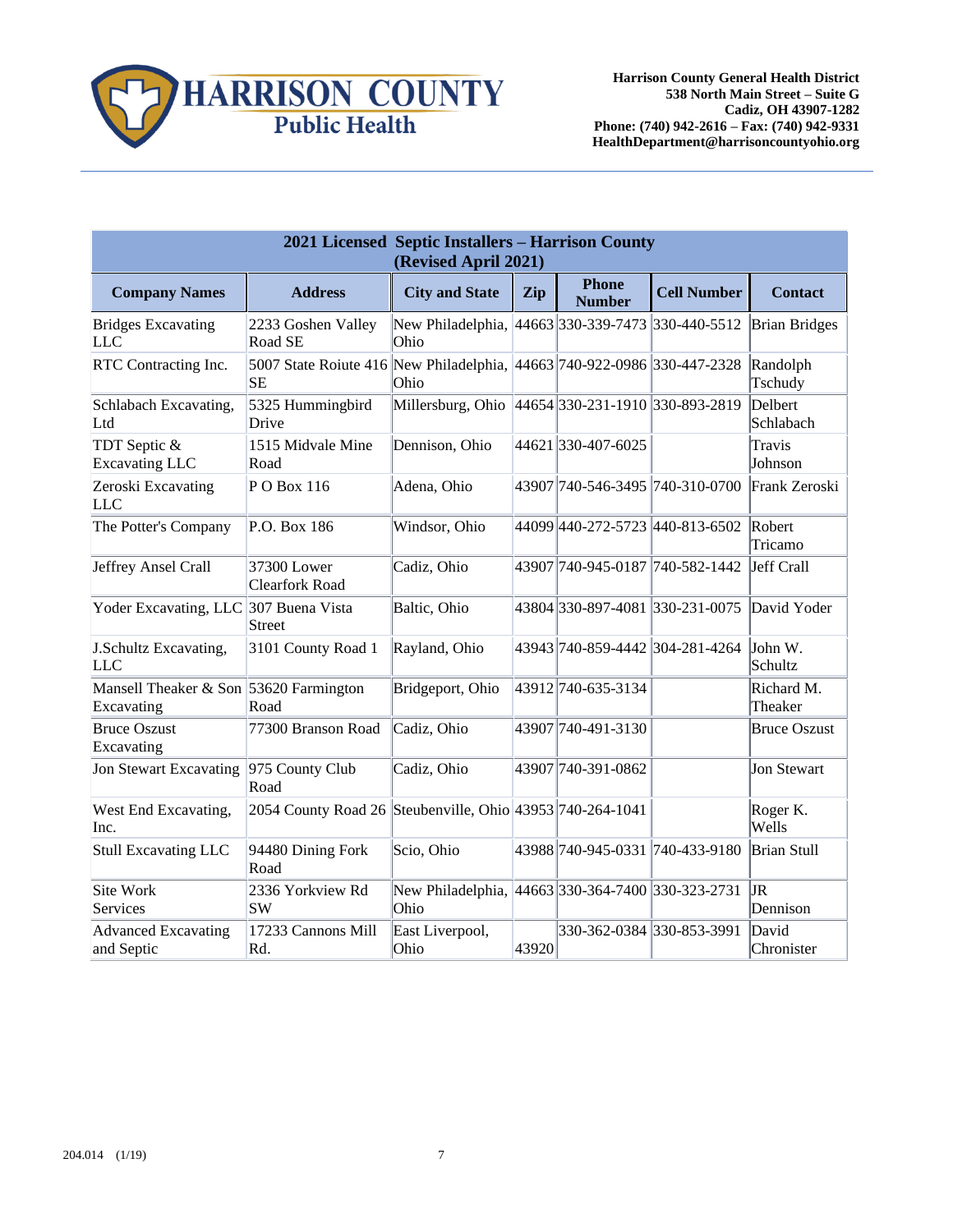

### **HSTS Designer List for the State of Ohio**

| Area<br>Code | Phone#       | <b>Last Name</b> | <b>First Name</b> | <b>Company Name</b>                                     | <b>Email Address</b>               | <b>Address</b><br># | <b>Street Name</b>  | <b>Type</b>            | <b>Suite</b> | <b>P.O.</b><br><b>Box</b> | <b>City</b>          |           | State   Zip Code |
|--------------|--------------|------------------|-------------------|---------------------------------------------------------|------------------------------------|---------------------|---------------------|------------------------|--------------|---------------------------|----------------------|-----------|------------------|
| 216          | 216-518-5545 |                  |                   | Adache Ciuni Lynn Assoc. Inc.                           |                                    | 5595                | Transportation      | Blvd                   |              |                           | Cleveland            | <b>OH</b> | 44125            |
| 216          | 216-663-8820 |                  |                   | M. Neff Design Group                                    |                                    | 5422                | East 96th           | <b>St</b>              | Suite<br>120 |                           | Cleveland            | OH        | 44125            |
| 216          | 216-440-0460 | Pack             | DJ                | A & P Septic                                            | tishapack@yahoo.com                | 27654               | Crocker             | Rd                     |              |                           | Columbia<br>Station  | OH        | 44028            |
| 216          | 513-612-9086 | Padden, PE       | Tyler C.          | Terracon Consultants, Inc.<br>(http://www.terracon.com) | Tyler.Padden@terracon.c<br>om      | 12460               | Plaza               | Dr                     |              |                           | Cleveland            | <b>OH</b> | 44130            |
| 216          | 216-299-3159 | Wesemever        | Carl              | <b>Wesemeyer Construction</b>                           | Wesemeyerconstr@aol.co<br>m        | 34550               | L:aw                | Rd                     |              |                           | Grafton              | <b>OH</b> | 44044            |
| 216          | 216-276-6354 | Nortz            | Patrick           | Otisco Engineering Ltd.                                 | patnortz@otiscoengineeri<br>ng.com | 601                 | Millard             | Dr                     |              |                           | <b>Bay Village</b>   | OH        | 44140            |
| 216          | 216-314-0779 | <b>Bissell</b>   | Richard           | <b>Bissell Excavating</b>                               |                                    | 8375                | Ravenna             | Rd                     |              |                           | Twinsburg            | OH        | 44087            |
|              |              |                  |                   |                                                         |                                    |                     |                     |                        |              |                           |                      |           |                  |
| 330          | 330-947-0648 | Cutlip           | Evelyn            | <b>Steve Cutlip Excavtating</b>                         | cutlipexc@aol.com                  | 2791                | St Rt 14            |                        |              |                           | Rootstown            | OH        | 44272            |
| 330          | 330-829-0009 | Dye              | James             | <b>Wastewater Solutions</b>                             |                                    | 20650               | Alliance<br>Sebring | $\mathbf{R}\mathbf{d}$ |              |                           | Alliance             | OH        | 44601            |
| 330          | 330-848-9161 | Croft            | John              | John Croft Excavating                                   |                                    | 1305                | Culbertson          | Dr                     |              |                           | Barberton            | OH        | 44203            |
| 330          | 330-658-6752 | Goffinet         | John              | John Goffinet Excavating                                |                                    | 3918                | Eastern             | Rd                     |              |                           | Barberton            | OH        | 44203            |
| 330          | 330-584-5466 | Hoffman          | Charlie           | <b>Hoffman Excavating</b>                               |                                    | 9087                | State Route 534     |                        |              |                           | <b>Berlin Center</b> | OH        | 44401            |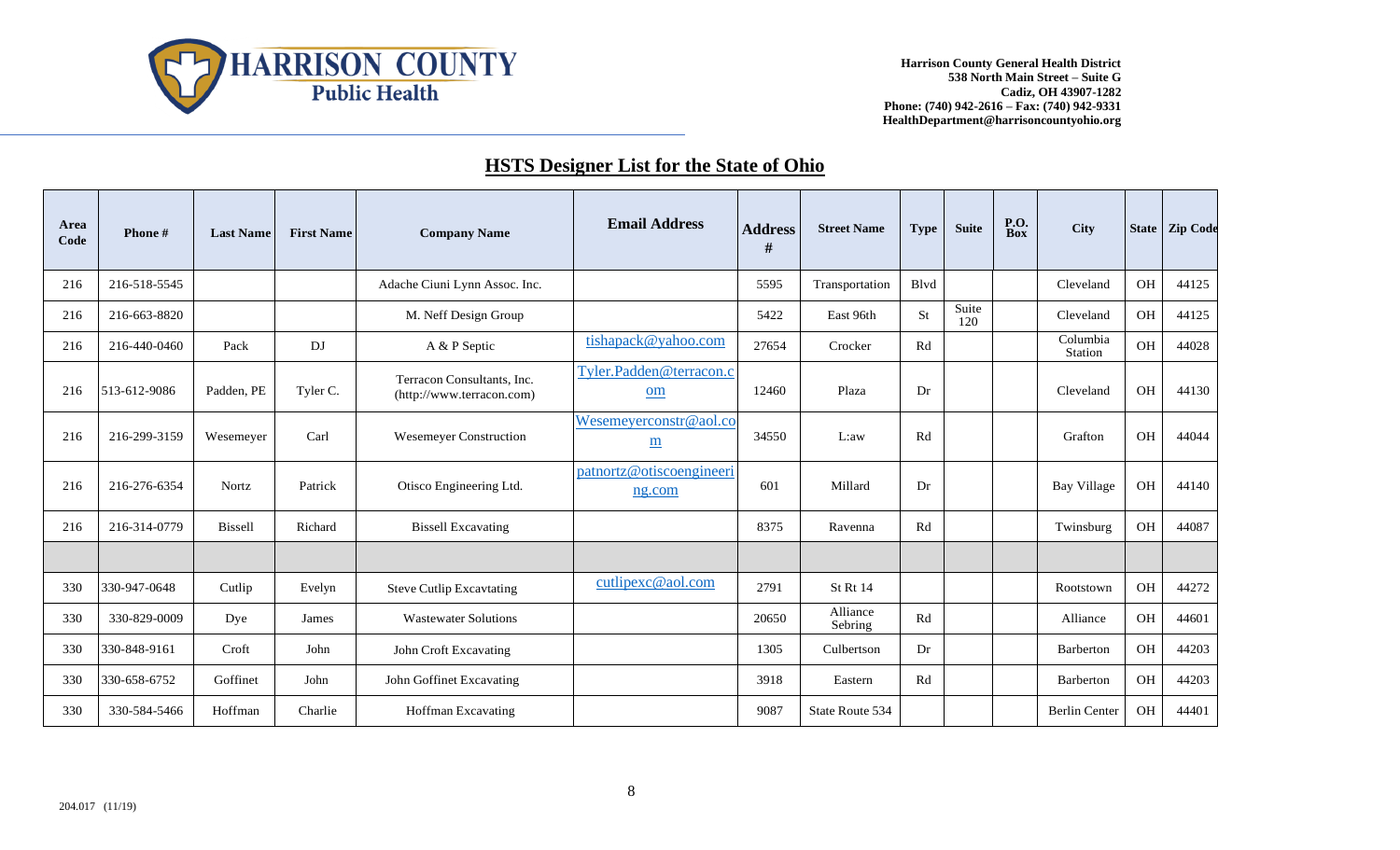

| 330 | 330-715-3015 | Flory       | Adam        | Adam's Septic Repair                  |                                            | 11880 | Glencoe             | St        |      |                    | <b>Canal Fulton</b> | OH        | 44614 |
|-----|--------------|-------------|-------------|---------------------------------------|--------------------------------------------|-------|---------------------|-----------|------|--------------------|---------------------|-----------|-------|
| 330 | 330-353-2179 | Fahrni      | Tom         | Tom Fahrni                            | tlfahrni1@aol.com                          | 7496  | Market Ave          | North     |      |                    | Canton              | <b>OH</b> | 44721 |
| 330 | 330-324-5043 | Kugler      | Wayne       | <b>Kugler Excavating</b>              | waynekugler@yahoo.com                      | 505   | Steubenville        | Rd        |      |                    | Carrollton          | <b>OH</b> | 44615 |
| 330 | 330-854-2000 | McGrew      | Paul        | Another Chance Septic                 |                                            | 9195  | Sand Run            | Circle    |      |                    | Clinton             | <b>OH</b> | 44216 |
| 330 | 330-666-4522 | Gangle      | James       | Jim Gangle Bulldozing &<br>Excavating |                                            | 3976  | Minor               | Rd        |      |                    | Copley              | OH        | 44321 |
| 330 | 330-828-2709 | Sword       | Pat         | Sword Inc.                            | swordexc@gmail.com                         | 422   | Birch               | <b>St</b> |      |                    | Dalton              | <b>OH</b> | 44618 |
| 330 | 330-584-2182 | Hohnhorst   | Terrence R. | Terrence R. Hohnhorst & Associates    | terry2182@hotmail.com                      | 8330  | State Route 224     |           |      |                    | Deerfield           | <b>OH</b> | 44411 |
| 330 | 330-532-5918 | Chronister  | David       | <b>Onsite Design Solutions</b>        | dhchronister@hotmail.co<br>$\underline{m}$ | 17233 | <b>Cannon Mills</b> | Rd        |      |                    | East Liverpool      | OH        | 43920 |
| 330 | 330-695-5703 | Troyer      | Glenn       | <b>GT</b> Services                    | glenntroyer@gmail.com                      | 8077  | Harrison            | Rd        |      |                    | Fredericksburg      | OH        | 44627 |
| 330 | 330-289-2016 | Hunt        | Jonathon    | <b>JND Septic Systems</b>             |                                            | 512   | Center              | Ct        |      |                    | Louisville          | OH        | 44641 |
| 330 | 330-388-3458 | Belsole     | Brian       | Belsole Ground Works Inc              |                                            | 2364  | Wilbur              | Rd        |      |                    | Medina              | OH        | 44256 |
| 330 | 330-666-8863 | Church      | Kevin       | Dynamerican                           |                                            | 1101  | Lake                | Rd        |      |                    | Medina              | OH        | 44256 |
| 330 | 330-590-8004 | Crane, P.E. | Travis G.   | TGC Engineering, LLC                  |                                            | 387   | Medina              | Rd        | #500 |                    | Medina              | OH        | 44256 |
| 330 | 330-722-5450 | Hall        | Howard W.   | Howard W. Hall                        |                                            | 7715  | <b>Branch</b>       | Rd        |      |                    | Medina              | <b>OH</b> | 44256 |
| 330 | 330-524-2200 |             |             | $A+Soils$                             | denny@thewavz.com                          |       |                     |           |      |                    | Milan               | <b>OH</b> |       |
| 330 | 330-549-9051 | Bircher     | Harry       | Buckeye Civil Design, LLC             | harrybircher@buckeyeciv<br>ildesign.com    |       |                     |           |      | P.O.<br>Box<br>283 | North Lima          | <b>OH</b> | 44452 |
| 330 | 330-549-9051 | Gonda       | Joe         | Buckeye Civil Design, LLC             | joegonda@buckeyecivilde<br>sign.com        |       |                     |           |      | P.O.<br>Box<br>283 | North Lima          | <b>OH</b> | 44452 |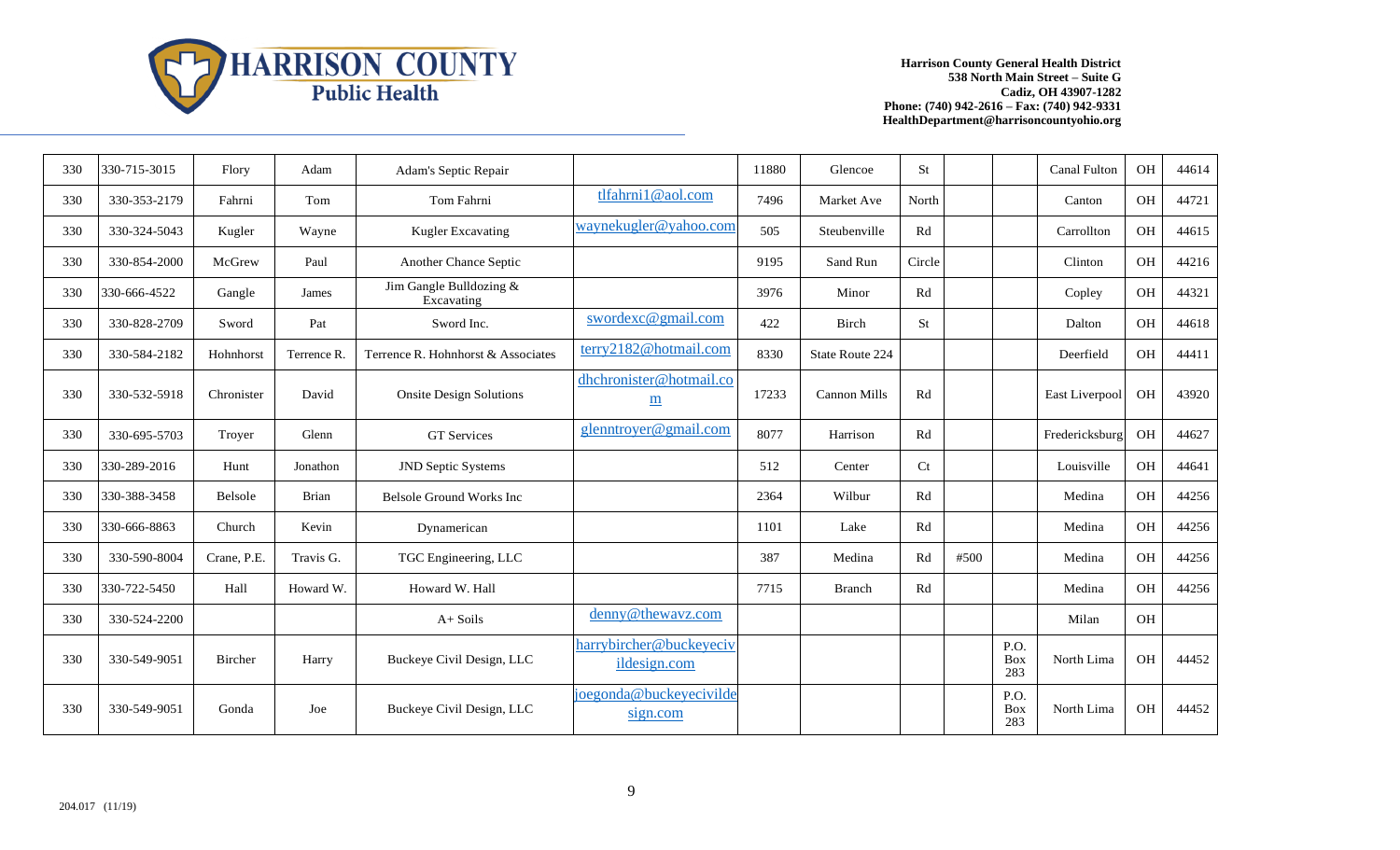

| 330 | 330-929-5555            | Downs     | Randy   | Downs Septic & Drain Service                          | downsdrain@aol.com                | 4329  | Akron-<br>Peninsula  | Rd        |              |                                        | Peninsula     | <b>OH</b> | 44264 |
|-----|-------------------------|-----------|---------|-------------------------------------------------------|-----------------------------------|-------|----------------------|-----------|--------------|----------------------------------------|---------------|-----------|-------|
| 330 | 330-925-3851            | Piatt     | Greg    |                                                       |                                   | 11151 | Pleasant Home        | Rd        | #200         | $\mathcal{N}$                          | Rittman       | OH        | 44270 |
| 330 | 330-332-4832            | Vollnogle | Joe     | Howells and Baird, Inc.                               |                                   | 1156  | State                | St        |              |                                        | Salem         | OH        | 44460 |
| 330 | 330-336-8200            | Ladd      | Laurie  | Ladd Engineering Inc.<br>(www.laddengineeringinc.com) | laurie@laddengineeringin<br>c.com | 2712  | Star                 | Ln        |              |                                        | Wadsworth     | OH        | 44281 |
| 330 | 330-714-4415            | Masica    | Steve   | <b>Steve Masica</b>                                   | smasica@gmail.com                 | 123   | <b>Broad</b>         | <b>St</b> | #F           |                                        | Wadsworth     | OH        | 44281 |
| 330 | 330-335-8232            |           |         | Lewis Land Professionals                              | dlewis@landprosinc.com            | 8691  | Wadsworth            | Rd        | Suite<br>100 |                                        | Wadsworth     | OH        | 44281 |
| 330 | 330-262-1744            | Lefever   | Jeff    | J & L Environmental Solutions, LLC                    |                                   |       |                      |           |              |                                        | Wooster       | OH        | 44691 |
| 330 | 330-783-3108            | Cicone    | Tom     | TMC Excavating & Trenching                            |                                   | 211   | Argyle               |           |              |                                        | Youngstown    | OH        | 44512 |
| 330 | 330-448-1996            | Romo      | Doug    | Romo Setic Services                                   |                                   | 1503  | Albert               | <b>St</b> |              |                                        | Youngstown    | OH        | 44503 |
| 330 | 330-227-9614            | Lipp      | Greg    | Paul R. Lipp & Son, Inc.                              | lippgreg@yahoo.com                | 47563 | Pancake-<br>Clarkson | Rd        |              |                                        | Rogers        | OH        | 44455 |
| 330 | 330-327-2224            | Preusser  | Carl    | Geo Logic LLC                                         | info@ohioinstaller.com            |       |                      |           |              |                                        |               |           |       |
| 330 | 330-339-6676<br>ext 324 | Quicksall | Nathan  | W.E. Quicksall and Associates                         | nwq@wequicksall.com               |       |                      |           |              |                                        |               |           |       |
| 330 | 330-488-2832            | Griffith  | Michael | D Griffith and Sons                                   | griffithandsons@hotmail<br>com    |       |                      |           |              |                                        | Waynesburg    | OH        | 44688 |
| 330 | 330-325-7446            | Clem      | Chester | CF Clem Excavating LLC                                | chetcfclem@gmail.com              |       |                      |           |              | $\overline{P.O.}$<br><b>Box</b><br>245 | Randolph      | OH        | 44265 |
| 330 | 330-687-8537            | Gibson    | George  | George Gibson Excavating                              |                                   | 8537  | Gotham               | Rd        |              |                                        | Garrettsville | OH        | 44231 |
| 330 | 330-936-2745            | Griffith  | Michael | M .Griffith Designs & Service LLC                     | mgriffith24designs@gmai<br>l.com  | 10558 | Weimer Dr SE         |           |              |                                        | East Canton   | OH        | 44730 |
|     |                         |           |         |                                                       |                                   |       |                      |           |              |                                        |               |           |       |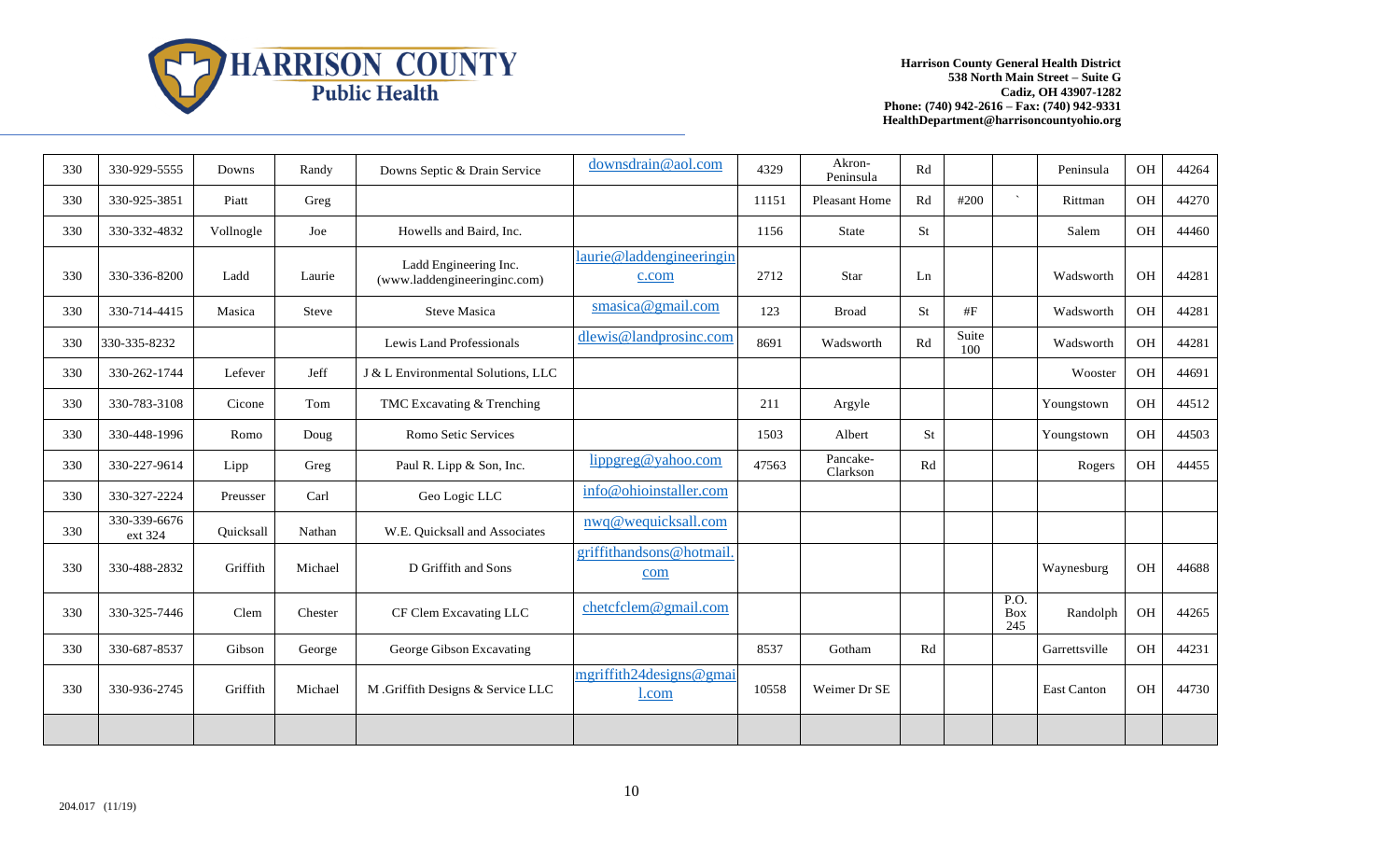

| 419 | 419-606-2625         | Emmons     | Rick        | H.S.T. Services, LLC                   | hstservices@yahoo.com              | 1566-A | Baney                     | Rd        |                 | Ashland            | OH             | 44805 |
|-----|----------------------|------------|-------------|----------------------------------------|------------------------------------|--------|---------------------------|-----------|-----------------|--------------------|----------------|-------|
| 419 | 419-651-1490         | Hill       | Andy        | <b>Accurate Onsite Septic Planners</b> | arhill1@msn.com                    | 1371   | Twp Road 956              |           |                 | Ashland            | OH             | 44805 |
| 419 | 419-606-2625         |            |             | <b>HSTS Services LLC</b>               |                                    | 1566 A | <b>Baney Rd</b>           | Rd        |                 | Ashland            | OH             | 44805 |
| 419 | 419-947-9300         | Wilkinson  | Greg        | <b>Advanced Septic Systems</b>         |                                    | 4474   | <b>County Road</b><br>124 |           |                 | Cardington         | OH             | 43315 |
| 419 | 419-234-5235         | Liebrecht  | <b>Brad</b> | Liebrecht Excavating                   | liebrechtexcavating@gma<br>il.com  | 23479  | <b>Brickner</b>           | Rd        |                 | Delphos            | OH             | 45833 |
| 419 | 419-332-1027         | Kusmer     | <b>Bob</b>  | Kusmer & Associates                    |                                    | 622    | State                     | <b>St</b> |                 | Fremont            | OH             | 43420 |
| 419 | 419-355-8214         |            |             | J. Musteric & Associates               | musteric@cros.net                  |        |                           |           |                 | Fremont            | OH             |       |
| 419 | 419-786-0228         | Noffsinger | Jesse       | Noffsinger Excavating, LLC             | noffsingerexecavating@li<br>ve.com | 27720  | Road N                    |           |                 | <b>Grover Hill</b> | OH             | 45849 |
| 419 | 419-746-2454         | Paine      | Kyle        | K.Y.D.D., Inc                          |                                    | 328    | McGettigan                |           | PO<br>Box<br>70 | Kelley's<br>Island | OH             | 43438 |
| 419 | 419-999-3756         | Bacon      | Brian       | Bacon & Associates                     |                                    | 750    | Eastown                   | Rd        |                 | Lima               | O <sub>H</sub> | 45805 |
| 419 | 419-891-2222<br>x197 | Buhovecky  | Greg        | The Mannick & Smith Group, Inc.        |                                    |        |                           |           |                 | Maumee             | OH             |       |
| 419 | 419-668-8167         | Charville  | Jim         | Norwalk Concrete                       | jcharville@nciprecast.co<br>m      | 80     | Commerce                  | Dr        |                 | Norwalk            | OH             | 44857 |
| 419 | 419-663-0885         |            |             | <b>Contractors Design Engineering</b>  |                                    |        |                           |           |                 | Norwalk            | OH             |       |
| 419 | 419-663-2732         |            |             | Kelser Surveying & Hank                | stonefound@yahoo.com               |        |                           |           |                 | Norwalk            | OH             |       |
| 419 | 419-523-5789         | Bockrath   | Greg        | Bockrath & Associates                  |                                    | 137    | Third                     | <b>St</b> |                 | Ottawa             | OH             | 45875 |
| 419 | 419-399-2688         | Dangler    | Jay         | Jay Dangler Excavating, LTD            | jvdj@windstream.net                | 9391   | Road 98                   |           |                 | Paulding           | OH             | 45879 |
| 419 | 419-898-9200         |            |             | <b>BEC</b> Associates                  |                                    | 6622   | Harbor                    | Rd        |                 | Port Clinton       | <b>OH</b>      | 43452 |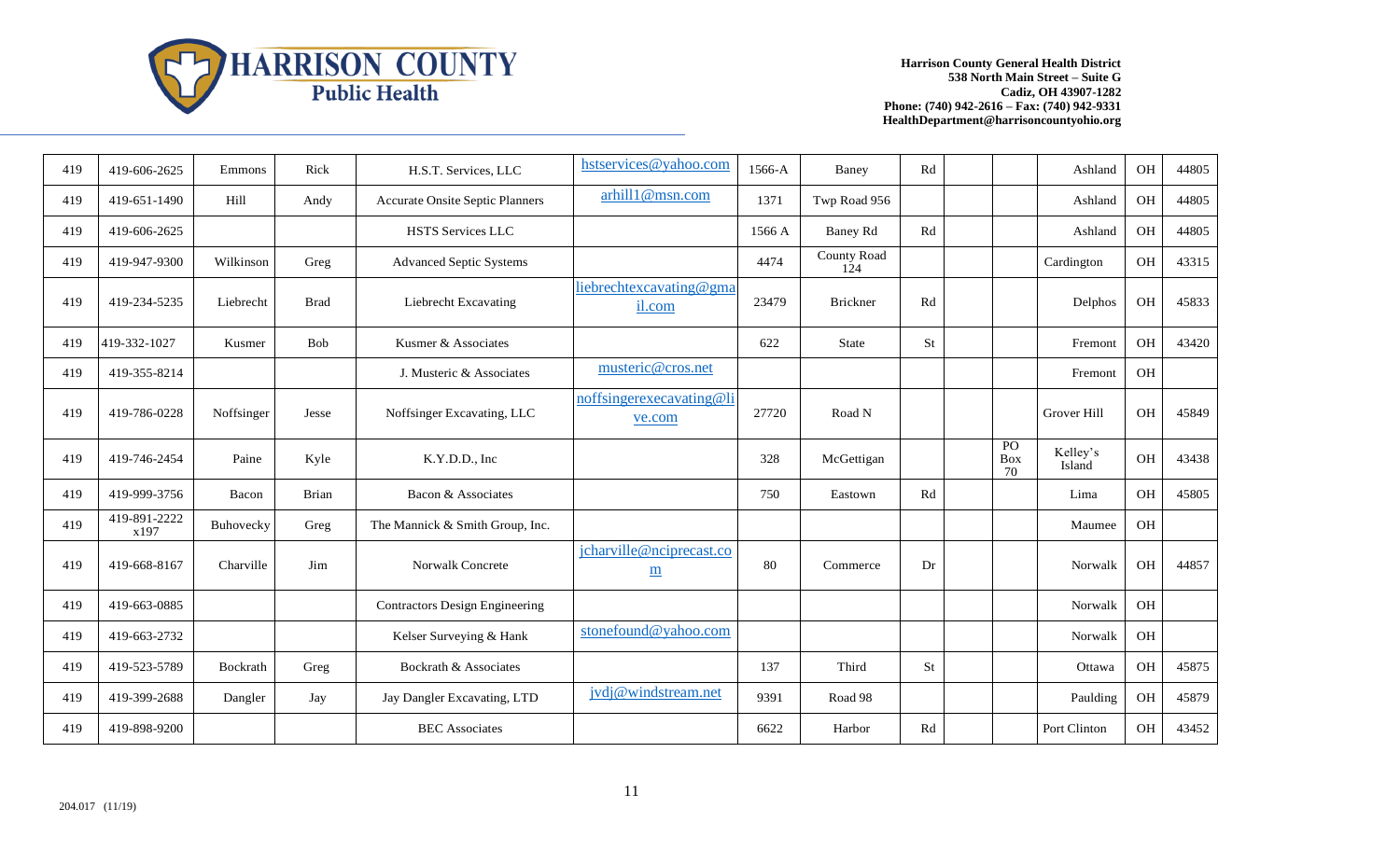

| 419 | 419-609-9980 | Fox          | Paul   | Paul Fox and Sons Excavating        |                                            | 3501  | Hayes          | Ave                    |         | Sandusky      | OH        | 44870 |
|-----|--------------|--------------|--------|-------------------------------------|--------------------------------------------|-------|----------------|------------------------|---------|---------------|-----------|-------|
| 419 | 419-625-9132 | Robinson     | Ron    | Spoerr Precast Concrete Inc.        |                                            | 2020  | Caldwell       | <b>St</b>              |         | Sandusky      | OH        | 44870 |
| 419 | 419-447-4300 | Damm         | John   | Hank and Associates, Inc.           | hank1209@bright.net                        | 137   | Washington     | <b>St</b>              |         | Tiffin        | OH        | 44883 |
| 419 | 419-385-2018 |              |        | Hull & Associates                   |                                            |       |                |                        |         | Toledo        | <b>OH</b> |       |
| 419 | 419-203-0796 | Garver       | Rob    | <b>Garver Excavating</b>            | rgarv42@yahoo.com                          | 12666 | Gamble         | Rd                     |         | Van Wert      |           | 45891 |
| 419 | 419-547-8538 | Wright       | Nathan | Geophyta Inc.                       | geophyta@rocket.nwohio.<br>com             | 2865  | C.R. 254       |                        |         | Vickery       | OH        | 43464 |
|     |              |              |        |                                     |                                            |       |                |                        |         |               |           |       |
| 440 | 440-834-8341 | Zeigler      | Rod    | Zeigler Earthworks                  | zeiglerearthworks@gmail<br>com             | 17629 | Claridon Troy  | $\mathbf{R}\mathbf{d}$ |         | <b>Burton</b> | OH        | 44021 |
| 440 | 440-543-6900 | Gutoskey     | Joe    | Gutoskey & Associates Inc.          | joegutoskey@gutoskey.co<br>$\underline{m}$ | 10135 | Gottschalk     | Pkwy                   | Suite 4 | Chagrin Falls | OH        | 44023 |
| 440 | 440-286-7150 | Bender, P.E. | Kathy  | KRB Engineering Inc.                | krbengineering@roadrunn<br>er.com          | 330   | Downing        | Dr                     |         | Chardon       | OH        | 44024 |
| 440 | 440-286-1010 |              |        | Foresight Engineering               |                                            | 320   | Center         | <b>St</b>              | Unit F  | Chardon       | OH        | 44024 |
| 440 | 440-576-0505 | Smolen       | John   | Smolen Engineering                  | jsmolen@smolen.com                         | 1876  | State Route 46 |                        |         | Jefferson     | OH        | 44047 |
| 440 | 440-355-5526 |              |        | <b>Burnett's Septic Service</b>     | burnettsseptic@aol.com                     | 120   | Commerce       | Dr                     |         | LaGrange      | OH        | 44050 |
| 440 | 440-983-1607 |              |        | Dave Rapp Services                  |                                            | 3406  | Dayton         | Rd                     |         | Madison       | OH        | 44057 |
| 440 | 440-951-9000 |              |        | <b>CT</b> Consultants               |                                            | 8150  | Sterling       | Ct                     |         | Mentor        | OH        | 44060 |
| 440 | 440-564-8008 | Timas        | Mike   | Hess & Associates Engineering, Inc. | mtimas@hess-<br>engineering.com            | 12121 | Kinsman        | Rd                     |         | Newbury       | OH        | 44065 |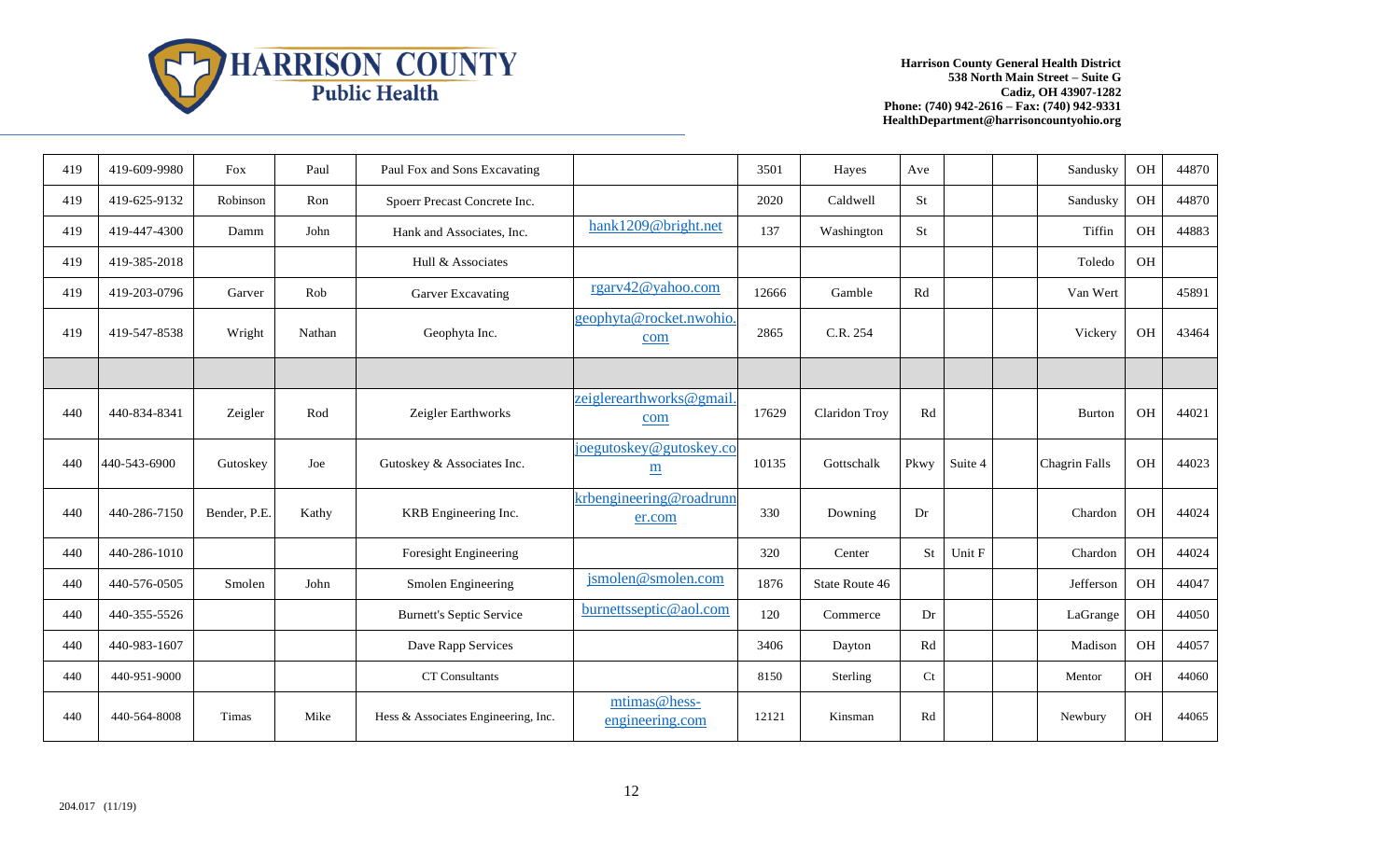

| 440 | 440-357-1811     | Jones       | Harry      | Jones Surveying LLC                                     | hjonessurveying@yahoo.c<br>om             | 1924  | Mentor       | Ave. |              |                         | Painesville         | <b>OH</b> | 44077 |
|-----|------------------|-------------|------------|---------------------------------------------------------|-------------------------------------------|-------|--------------|------|--------------|-------------------------|---------------------|-----------|-------|
| 440 | 440-352-7742     | Skonieczny  | John       | John Skonieczny                                         |                                           | 7739  | Viewmount    | Dr   |              |                         | Painesville         | OH        | 44077 |
| 440 | 440-602-9071     |             |            | Aztech Engineering                                      | aztechengineering@ameri<br>tech.net       | 5425  | Warner       | Rd   | Suite 12     |                         | Valley View         | <b>OH</b> | 44125 |
| 440 | 440-944-4433     |             |            | Polaris Engineering & Surveying                         |                                           | 34600 | Chardon      | Rd   | Suite D      |                         | Willoughby<br>Hills | OH        | 44094 |
| 440 | 440-272-5723     | Tricamo, PE | Stephen    | The Potters Company                                     | design@thepotterscompan<br>y.org          |       |              |      |              | P.O.<br><b>Box 186</b>  | Windsor             | OH        | 44099 |
| 440 | 440-812-8141     | Tricamo,    | Robert     | The Potter's Company                                    | design@thepotterscompan<br>y.org          |       |              |      |              | PO<br><b>BOX</b><br>186 | Windsor             | OH        | 44099 |
|     |                  |             |            |                                                         |                                           |       |              |      |              |                         |                     |           |       |
| 513 | 513-753-5998     | Gray        | Jeffery    | Gray's Excavating                                       | dgray4@fuse.net                           | 565   | Chapel       | Rd   |              |                         | Amelia              | <b>OH</b> | 45102 |
| 513 | 513-734-1496     | Green       | <b>Bob</b> | Green Excavating                                        | www.greenexcavating.co<br>$\underline{m}$ | 1735  | Swope        | Rd   |              |                         | Bethel              | OH        | 45106 |
| 513 | 513-321-2168     | Evans       | Jonathan   | Evans Engineering                                       | jevans@evans-eng.net                      | 4240  | Airport      | Rd   | Suite<br>108 |                         | Cincinnati          | <b>OH</b> | 45226 |
| 513 | 513-792-1221     | Felton      | Mike       | StreamKey, Inc                                          | Mike@Streamkey.com                        | 10515 | Reading      | Rd   |              |                         | Cincinnati          | <b>OH</b> | 45241 |
| 513 | 513-792-1221     | McAdams     | Ronald     | StreamKey, Inc                                          | Ron@Streamkey.com                         | 10515 | Reading      | Rd   |              |                         | Cincinnati          | OH        | 45241 |
| 513 | 513-612-<br>9086 | Padden, PE  | Tyler C.   | Terracon Consultants, Inc.<br>(http://www.terracon.com) | Tyler.Padden@terracon.c<br>om             | 611   | Lunken Park  | Dr   |              |                         | Cincinnati          | OH        | 45226 |
| 513 | 513-875-2424     |             |            | <b>Brinkman Construction</b>                            |                                           | 3214  | <b>US 50</b> |      |              |                         | Fayetteville        | <b>OH</b> | 45118 |
| 513 | 513-876-2196     |             |            | H&H Contractors Inc.                                    |                                           |       |              |      |              | P.O.<br><b>Box 355</b>  | Felicity            | <b>OH</b> | 45120 |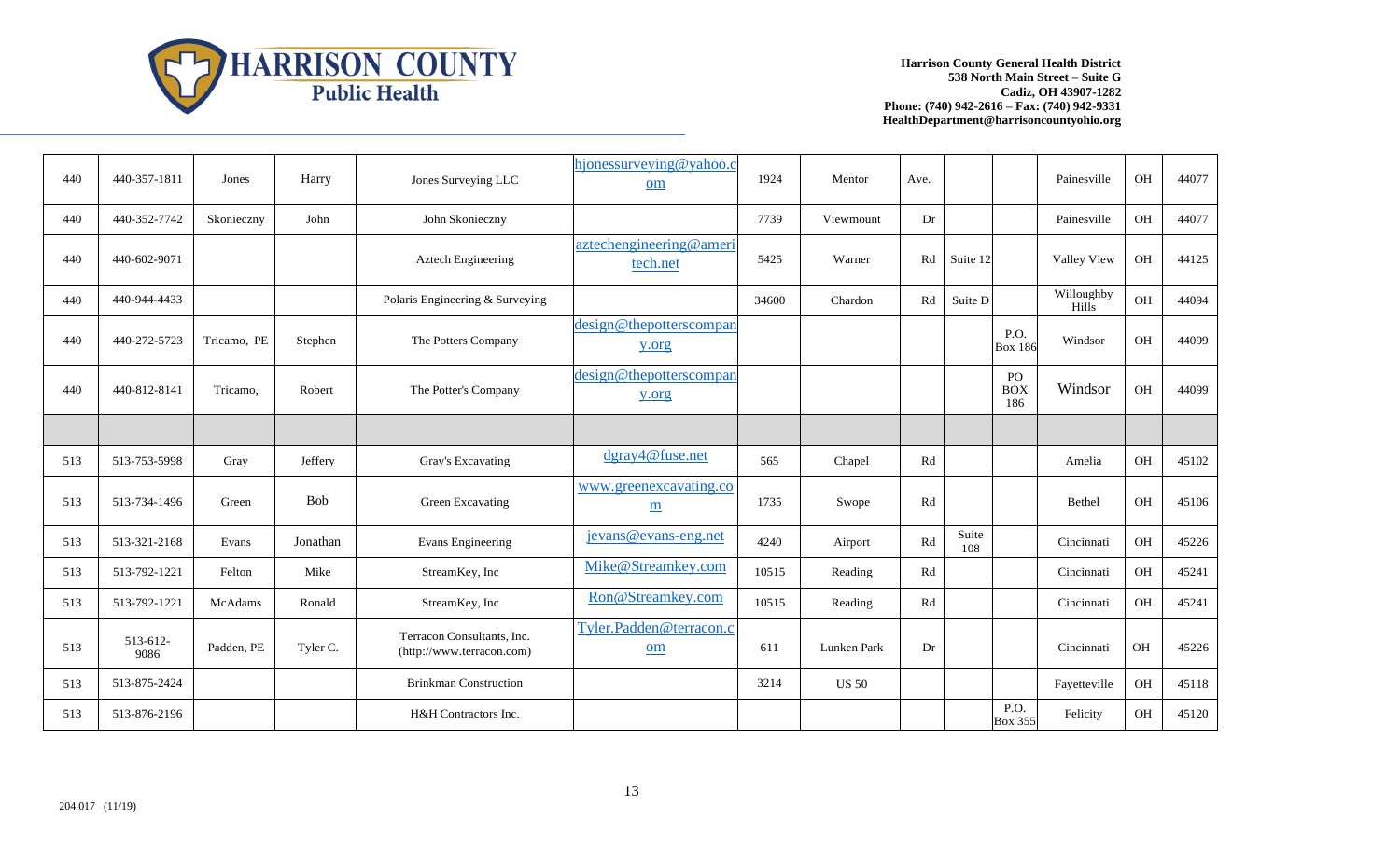

| 513 | 513-876-3780                              |                |          | Cedron Site Development                                 |                                         | 474  | Felicity Cedron | Rd    |              | Georgetown   | OH        | 45121 |
|-----|-------------------------------------------|----------------|----------|---------------------------------------------------------|-----------------------------------------|------|-----------------|-------|--------------|--------------|-----------|-------|
| 513 | 513-360-7365                              | Smallwood      | Mike     | Smallwood Septic Solutions                              | smallwoodsepticsolutions<br>@gmail.com  | 75   | American        | Way   |              | Monroe       | OH        | 45050 |
| 513 | 513-899-5000                              | <b>Viox</b>    | Jackie   | Viox Septic Design.                                     | lori@vioxexcavating.com                 | 653  | Pike            | St    |              | Morrow       | OH        | 45152 |
| 513 | 513-266-7524                              |                |          | <b>Andrew's Construction</b>                            |                                         | 3885 | SR 133          |       |              | Williamsburg | OH        | 45176 |
| 513 | 513-421-5353<br>Ext. 2113                 | <b>Brennan</b> | Dan      | <b>SCS</b> Engineers                                    | dbrennan@scsengineers.c<br>om           | 2060 | Reading         | Road  | Suite<br>200 | Cincinnati   | OH        | 45202 |
| 513 | 513-321-1862<br><b>or</b><br>513-607-8397 | Torgersen      | Erik     | TD Enginering LLC                                       | Erik.Torgersen@TDEngin<br>eeringLLC.com | 6146 | Lakota          | Drive |              | Madeira      | Oh        | 45243 |
| 513 |                                           | 513-202-3092   |          | Phenide<br>http://www.phenide.com                       | contact@phenide.com                     |      |                 |       |              | Fairfield    | $\rm OH$  | 45014 |
| 513 | 513-758-6237                              |                |          | <b>AA Plumbing</b><br>(htips://www.aaplumbing.com)      | septic@aaplumbing.com                   |      |                 |       |              | Fairfield    | <b>OH</b> | 45014 |
|     |                                           |                |          |                                                         |                                         |      |                 |       |              |              |           |       |
| 567 | 567-342-2247                              | <b>Brown</b>   | Jim      | SepticSage, LLC                                         | septicsage@gmail.com                    | 2611 | County Road 254 |       |              | Vickery      | OH        | 43464 |
|     |                                           |                |          |                                                         |                                         |      |                 |       |              |              |           |       |
| 614 | 513-612-9086                              | Padden, PE     | Tyler C. | Terracon Consultants, Inc.<br>(http://www.terracon.com) | Tyler.Padden@terracon.c<br>om           | 800  | Morrison        | Rd    |              | Columbus     | OH        | 43230 |
| 614 | 614-885-1700                              | Schutt, P.E.   | Jay W.   | CT Consultants, Inc.                                    |                                         | 7965 | High            | St    | Suite<br>340 | Columbus     | <b>OH</b> | 43235 |
| 614 | 614-885-1700                              | Kravtsov, P.E. | Michael  | CT Consultants, Inc.                                    | mkravtsox@ctconsultants<br>com          | 7965 | High            | St    | Suite<br>340 | Columbus     | OH        | 43235 |
| 614 | 614-666-1334                              | Kaiser         | Chaz     | <b>CDK</b> Structures                                   | cdkstructures@aol.com                   | 4600 | Mitchell        | Ln    |              | Ostrander    | <b>OH</b> | 43061 |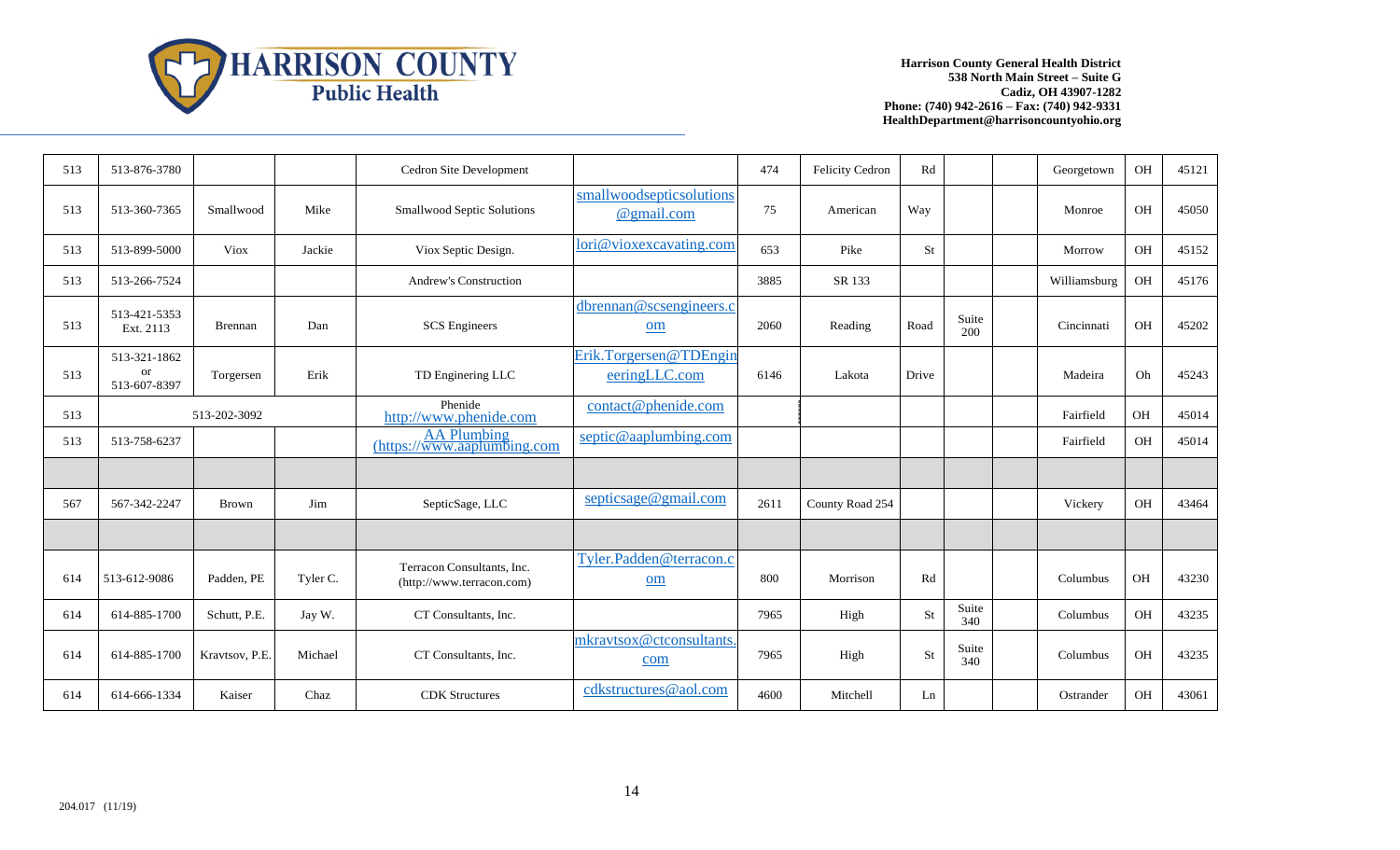

| 614 | 614-961-0940 | Cogar       | James   | ABC Septic Design & Environmental                   | abcsepticdesign@gmail.c<br>om              | 9460  | Emerson           | Dr |                                                  | Powell      | OH        | 43065 |
|-----|--------------|-------------|---------|-----------------------------------------------------|--------------------------------------------|-------|-------------------|----|--------------------------------------------------|-------------|-----------|-------|
| 614 | 614-554-5481 | Graves      | John    | Active Wastewater Systems LLC                       | awsjohn@yahoo.com                          |       |                   |    | PO.<br>1101                                      | Sunbury     | OH        | 43074 |
| 614 | 614-579-1164 | Miller      | Steve   | Soil and Env. Consulting Services                   | soilconsultant@yahoo.co<br>$\underline{m}$ | 1974  | N. 3 Bs and K     | Rd |                                                  | Sunbury     | OH        | 43074 |
| 614 | 614-766-4000 |             |         | <b>Ackison Surveying</b>                            | richackison@att.net                        |       |                   |    |                                                  |             |           |       |
| 614 | 614-790-0029 | Nortz       | Gregory | Otisco Engineering Ltd                              | Gregnortz@otiscoenginee<br>ring.com        | 446   | Maplebrook        | Dr |                                                  | Westerville | OH        |       |
| 614 | 614-859-0039 | Rogich      | Michael | MVP Septic Design, LLC                              | mypsepticdesign@gmail<br>com               | 2900  | Lexington         | Dr |                                                  | Powell      | OH        |       |
| 937 | 937-243-2574 | Marshall    | Wyatt   | Marshall Environmental<br>Consulting $&$<br>Design  | MEESepticDesign@gmai<br>l.com              | 1048  | Van Kirk          | Dr |                                                  | Marysville  | OH        |       |
|     |              |             |         |                                                     |                                            |       |                   |    |                                                  |             |           |       |
| 740 | 740-574-2033 | Dennis      | Little  | Little's Excavating of the Tri-State,<br><b>LLC</b> | littleinc@239clay.com                      |       |                   |    |                                                  |             |           |       |
| 740 | 740-698-5507 | Lewis       | Kevin   | Kevin Lewis                                         | kl118892@ohio.edu                          | 41520 | <b>State Farm</b> | Rd |                                                  | Albany      | <b>OH</b> |       |
| 740 | 740-517-9938 | Yandrich    | Michael | YANTech Engineering LLC                             | yantech.eng@gmail.com                      | 14570 | Rocky Point       | Rd |                                                  | Athens      | OH        |       |
| 740 | 740-635-3134 | Theaker, Jr | Rich    | Theaker and Son Excavating                          | theaker-<br>excavating@comcast.net         | 53620 | Farminton         | Rd |                                                  | Bridgeport  | OH        |       |
| 740 | 740-548-7064 | Holobaugh   | Bill    | Wee Dig It!!, LLC                                   | wee.dig.it@gmail.com                       | 6779  | Johnsville        | Rd | $\overline{P.O.}$<br><b>Box</b><br>$\mathcal{C}$ | Centerburg  | OH        |       |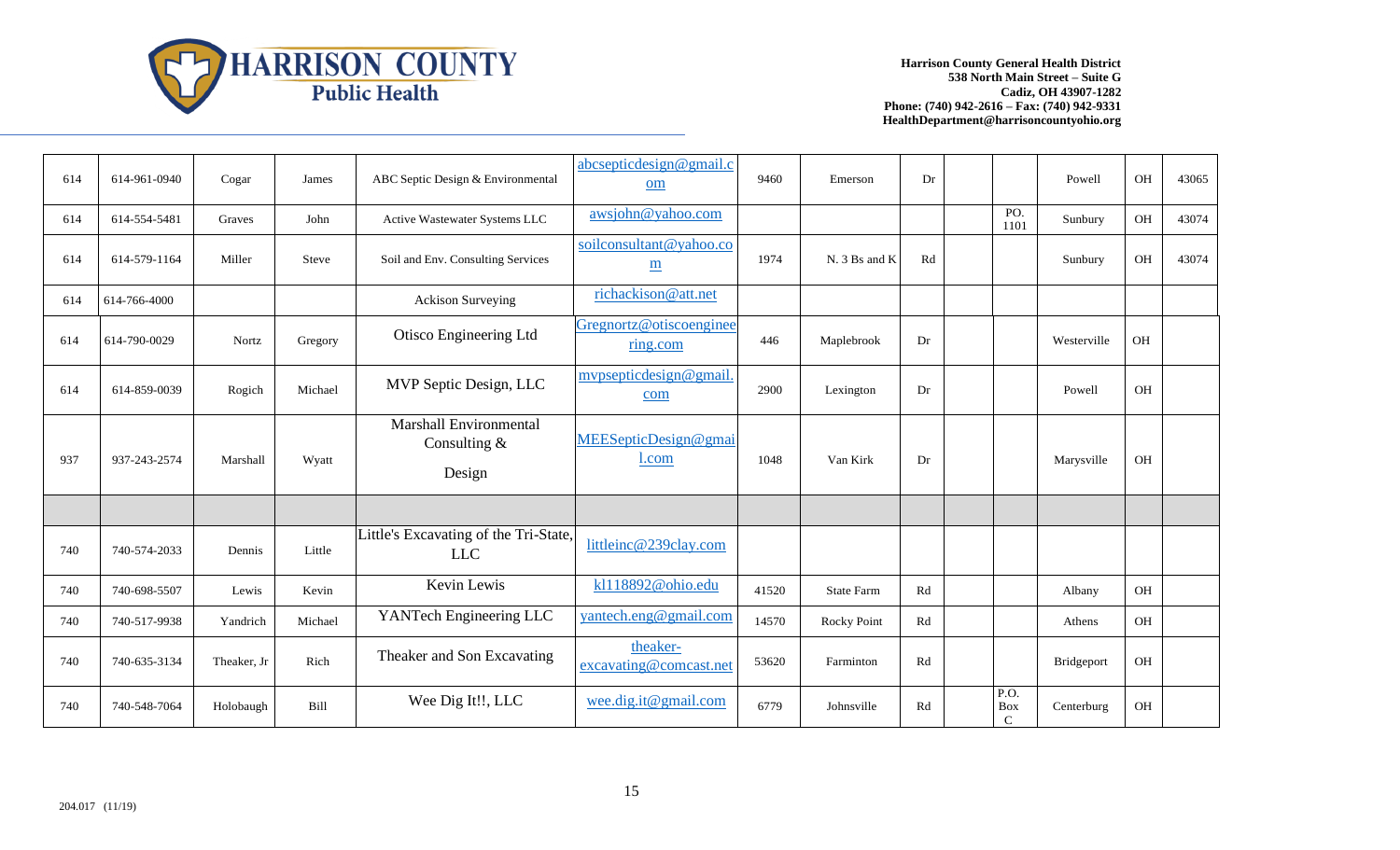

| 740 | 740-412-3908 | Cline          | Chad         | <b>CMC Complete Construction</b>            |                                    | 8605 | SR 316               |                |                        | Circleville   | <b>OH</b> |  |
|-----|--------------|----------------|--------------|---------------------------------------------|------------------------------------|------|----------------------|----------------|------------------------|---------------|-----------|--|
| 740 | 740.767.9382 | Priest         | Terry        | <b>Terry Priest</b>                         | priesttery 12@gmail.com            |      |                      |                | PO<br><b>BOX</b><br>53 | Corning       | OH        |  |
| 740 | 740-972-2499 | Antle, P.E.    | Chad         | <b>Bioworks Energy</b>                      | chad.antle@bioworksener<br>gy.com  |      |                      |                |                        |               |           |  |
| 740 | 740-687-5542 |                |              | Lockwood, Lanier, Mathias &<br>Noland, Inc. |                                    | 2475 | <b>Sugar Grove</b>   | Rd             |                        | Lancaster     | OH        |  |
| 740 | 740-589-5001 | Buckley        | Ryan         | <b>Buckley Group</b>                        | rbuckley@buckleygroupll<br>c.com   | 499  | Richland             | Ave            |                        | Athens        | <b>OH</b> |  |
| 740 | 740-385-2140 |                |              | Sands Decker LTD                            |                                    | 397  | Front                | St             |                        | Logan         | OH        |  |
| 740 | 740-386-7465 | Dietrich, P.E. | Roger        | Dietrich Utility Consultants                | rodietrich@yahoo.com               | 2876 | Scenic               | Dr             |                        | Marion        | <b>OH</b> |  |
| 740 | 740-225-2236 | Fisher         | Bob          | Pergo Direct Inc dba Fisher<br>Excavating   | fisherxprospect@gmail.co<br>m      | 1485 | Marion<br>Marysville | Rd             |                        | Marion        | OH        |  |
| 740 | 740-541-0377 | Campbell       | Tim          | Campbell Environmental<br>Consulting, LLC   | tcampbell@campbellec.c<br>om       | 3    | Blair                | C <sub>t</sub> |                        | Nelsonville   | <b>OH</b> |  |
| 740 | 740-319-1809 |                |              | The Enterprise Group, LTD                   |                                    | 1218 | S.R. 93              |                |                        | New Lexington | <b>OH</b> |  |
| 740 | 740-587-7363 | Flowers        | Mark         | Flowers Septic System Design Inc.           | markflowers777@gmail.c<br>om       | 263  | Park Trails          | Ct             |                        | Newark        | <b>OH</b> |  |
| 740 | 740-345-1921 | Krock          | Russel B.    | ADR & Associaties, LTD.                     |                                    | 88   | Church               | St             |                        | Newark        | OH        |  |
| 740 | 740-983-6345 | Sark           | Ryan         | Mid-Ohio Water Management                   | ryan1sark@gmail.com                | 9740 | Gulick               | Rd             |                        | Orient        | OH        |  |
| 740 | 740-444-4281 | Swatzel, RS    | <b>Steve</b> | <b>Meigs County Health Department</b>       | steve.swatzel@meigs-<br>health.com | 112  | East<br>Memorial     | Dr             |                        | Pomeroy       | OH        |  |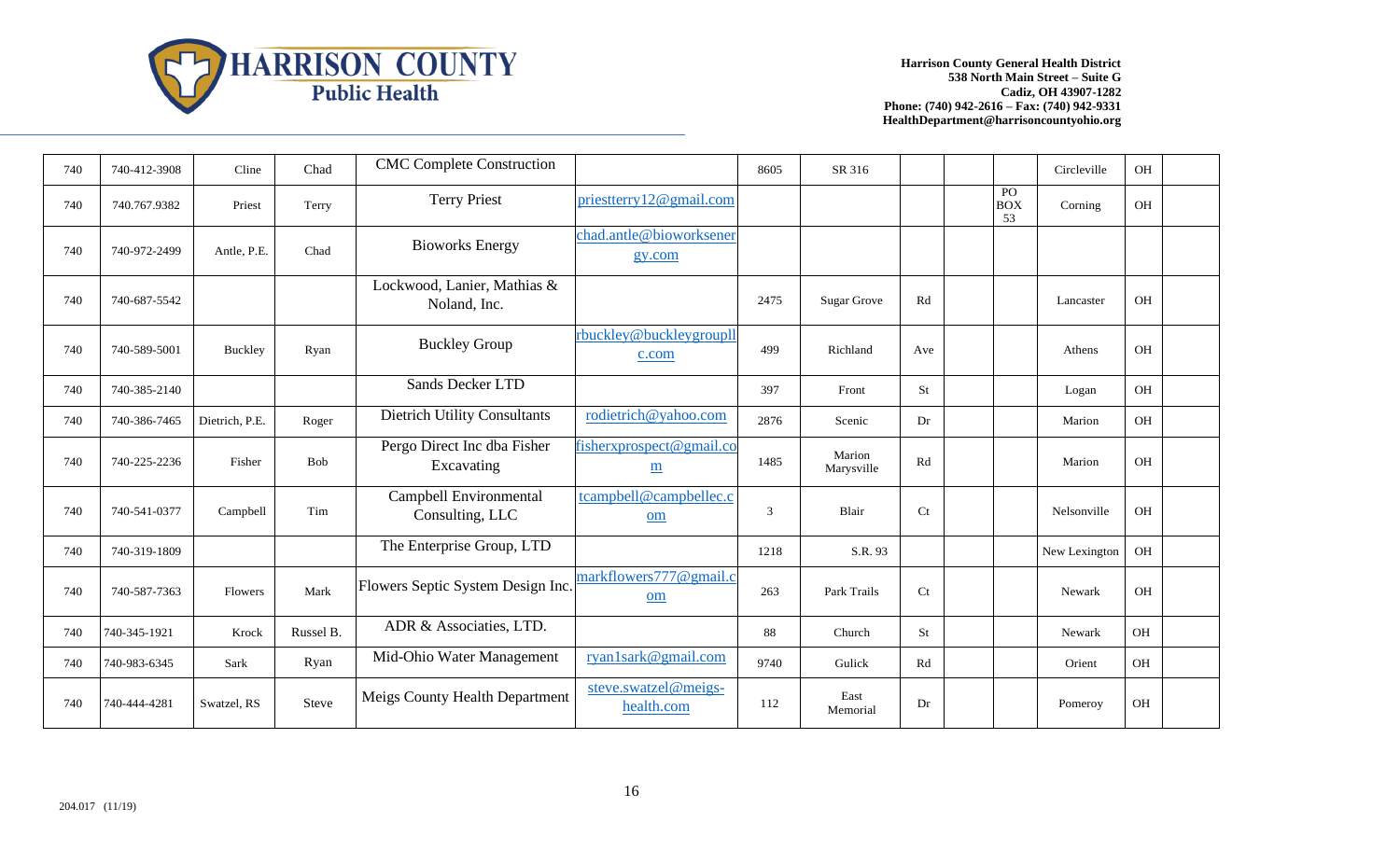

| 740 | 740-695-7237                 | Garcia         | Daniel       | Hammontree & Assoc. LTD            | dgarcia@hammontree-<br>engineers.com                | 104 | Newell         | Ave       |                       |                           | St. Clairsville    | <b>OH</b> |  |
|-----|------------------------------|----------------|--------------|------------------------------------|-----------------------------------------------------|-----|----------------|-----------|-----------------------|---------------------------|--------------------|-----------|--|
| 740 | 740-695-7237                 | Garcia         | $\mathbf{J}$ | Hammontree & Associates, LTD.      |                                                     | 104 | Newell         | Ave       |                       |                           | St. Clairsville    | OH        |  |
| 740 | 740-827-5955                 | Kovachic       | Daniel       | Daniel Kovachic Excavating         |                                                     |     |                |           |                       | P.O.<br><b>Box</b><br>224 | St. Clairsville    | OH        |  |
| 740 | 740-695-7256                 | Vaughn         | Jeff         | Vaughn Coast and Vaughn            | jeff@vaughncoastvaughn.<br>com                      | 154 | Marietta       | <b>St</b> |                       |                           | St. Clairsville    | OH        |  |
| 740 | 740-746-0250                 | Beiter, P.E.   | Robert A.    | <b>Crossing Waters Engineering</b> | crossingwaters@gmail.co<br>$\underline{\textbf{m}}$ | 260 | Main           | St        | Suite<br>$\mathbf{A}$ | P.O.<br>Box<br>27         | <b>Sugar Grove</b> | <b>OH</b> |  |
| 740 | 740-965-1548<br>614-565-4977 | Sandefur       | Walt         | <b>Sandefur Consulting</b>         | Walt@SandefurConsultin<br>g.com                     |     |                |           |                       | P.O.<br>Box<br>705        | Sunbury            | OH        |  |
| 740 | 740-965-3254                 | Tornes         | Lawrence     | Tornes Soil Investigations, LTD    | larrytornes@aol.com                                 | 811 | State Route 61 |           |                       |                           | Sunbury            | OH        |  |
| 740 | 740-797-0500                 | <b>Stevens</b> | Donnie       | <b>RMJ</b> Engineering Company     | www.rjmengineeringco.c<br>om                        | 66  | Plains         | Rd        |                       |                           | The Plains         | <b>OH</b> |  |
| 740 | 740-335-3816                 | Puckett        | Loren        | McCarty Associates, Inc            | Impuckett@mccartyassoc<br>ates.com                  | 304 | Market         | <b>St</b> |                       |                           | Washington C.H.    | OH        |  |
| 740 | 740-372-6026                 | DeMint         | Justin       | DC Engineering Consultion          |                                                     | 339 | Harley Grooms  | Rd        |                       |                           | West Union         | OH        |  |
| 740 | 740-704-1879                 | Baldwin        | Kyle         | Roxsol, LLC                        | kylebaldwin@roxsol.com                              | 976 | McIntire       | Ave       |                       |                           | Zanesville         | OH        |  |
| 740 | 740-452-7434                 | Linn           | Tim          | Linn Engineering, Inc.             |                                                     | 534 | Market         | St        |                       |                           | Zanesville         | OH        |  |
| 740 | 740-622-7599                 | <b>Brown</b>   | Don          | Don Brown                          |                                                     |     |                |           |                       |                           |                    |           |  |
| 740 | 740-591-1513                 | Crabtree       | Zachary      | <b>Zachary Crabtree</b>            | $crabtree$ excavating. zach $@$<br>gmail.com        |     |                |           |                       |                           |                    |           |  |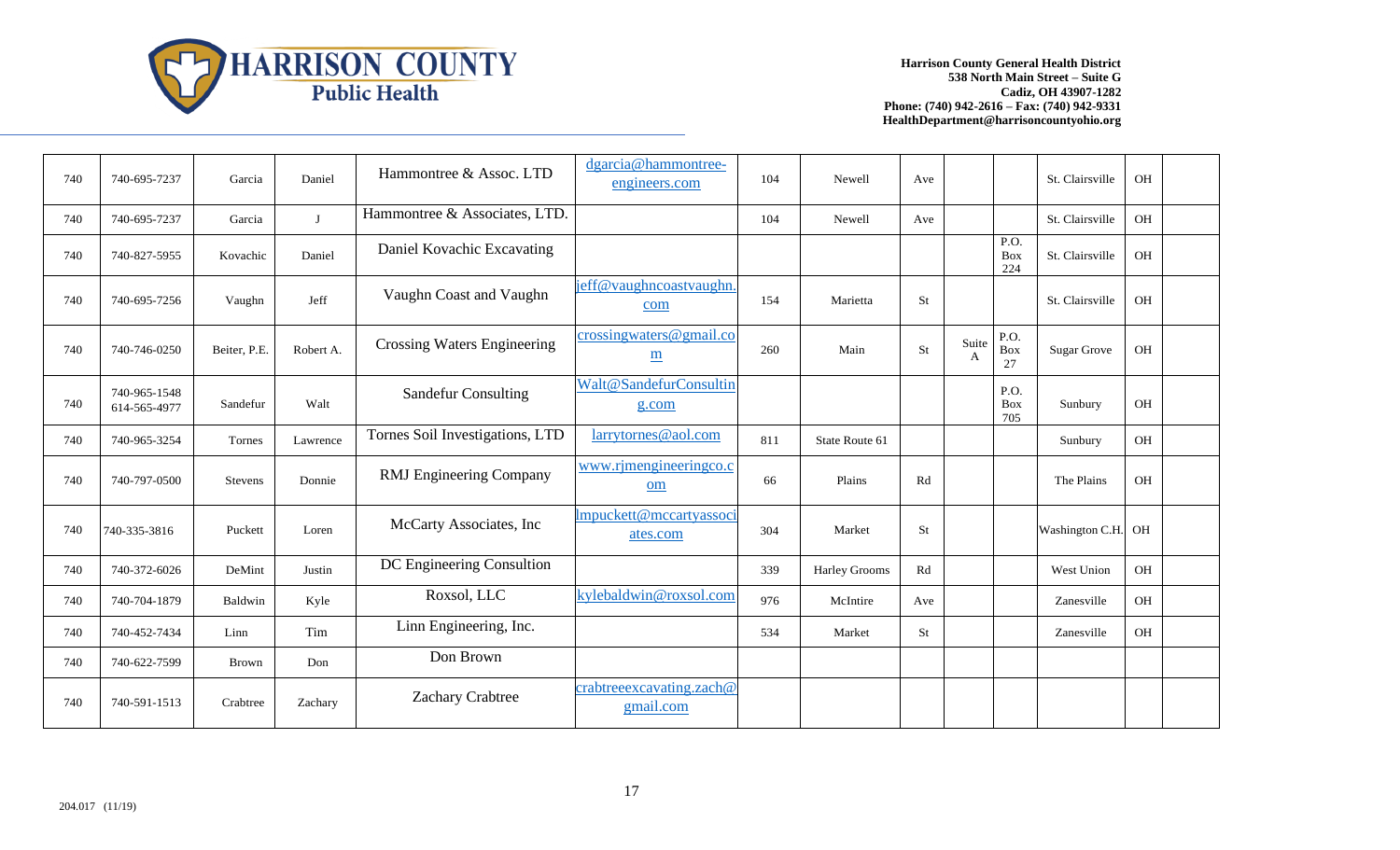

| 740 | 740-698-9100 | Wiley   | Robert     | Robert Wiley                       | Rlwiley1@frontier.com                              |                |              |    |  |                           |           |  |
|-----|--------------|---------|------------|------------------------------------|----------------------------------------------------|----------------|--------------|----|--|---------------------------|-----------|--|
| 740 | 740-403-7203 | Celuch  | Joseph     | <b>Beagle Hill Services</b>        | joe@beaglehill.com                                 | 11333          | Hamby Hill   | Rd |  | Frazeysburg               | OH        |  |
| 740 | 740-391-1067 | Jarrett | Rick       | First Home Inspections Inc.        | firsthome@windstream.n<br>$et$                     | 67015          | Stein        | Rd |  | Belmont                   | OH        |  |
| 740 | 740-463-9446 | Little  | Jason      | ABC Engineers & Surveyors,<br>LLC. | Jason.little@abcengineer.<br>org                   |                | P.O. Box 834 |    |  | Washington<br>Court House | OH        |  |
| 740 | 740-398-7080 | Wade    | Courtney L | A to Zoning LLC                    | atozoning@gmail.com                                | $\mathfrak{Z}$ | Levering     | Dr |  | Fredericktown             | <b>OH</b> |  |
| 740 | 740-852-1300 | Elliott | Casey      | Casey Elliott, PE, PS              | casey.elliott@earthlink.ne                         | 212            | High         | St |  | London                    | OH        |  |
|     |              |         |            |                                    |                                                    |                |              |    |  |                           |           |  |
| 800 | 800-299-4257 | Michael | Dan        | Clear Creek Environmental, Inc.    | clearcreekservice@yahoo.<br>com                    | 620            | Broadway     |    |  | Lebanon                   | OH        |  |
| 800 | 800-482-3111 | Denis   | Teresa     | Mack Industries, Inc.              | tdenis@mackconcrete.co<br>$\underline{\textbf{m}}$ | 201            | Columbia     | Rd |  | Valley City               | OH        |  |
|     |              |         |            |                                    |                                                    |                |              |    |  |                           |           |  |
| 812 | 812-537-5384 | Hall    | Mike       | Mike Hall                          | michaelshallandsurveying<br>@comcast.net           | 618            | Main         | St |  | Lawrenceburg              | IN        |  |
| 812 | 812-537-5384 | Jeffery | Dave       | Dave Jeffery                       | michaelshallandsurveying<br>@comcast.net           | 618            | Main         | St |  | Lawrenceburg              | IN        |  |
|     |              |         |            |                                    |                                                    |                |              |    |  |                           |           |  |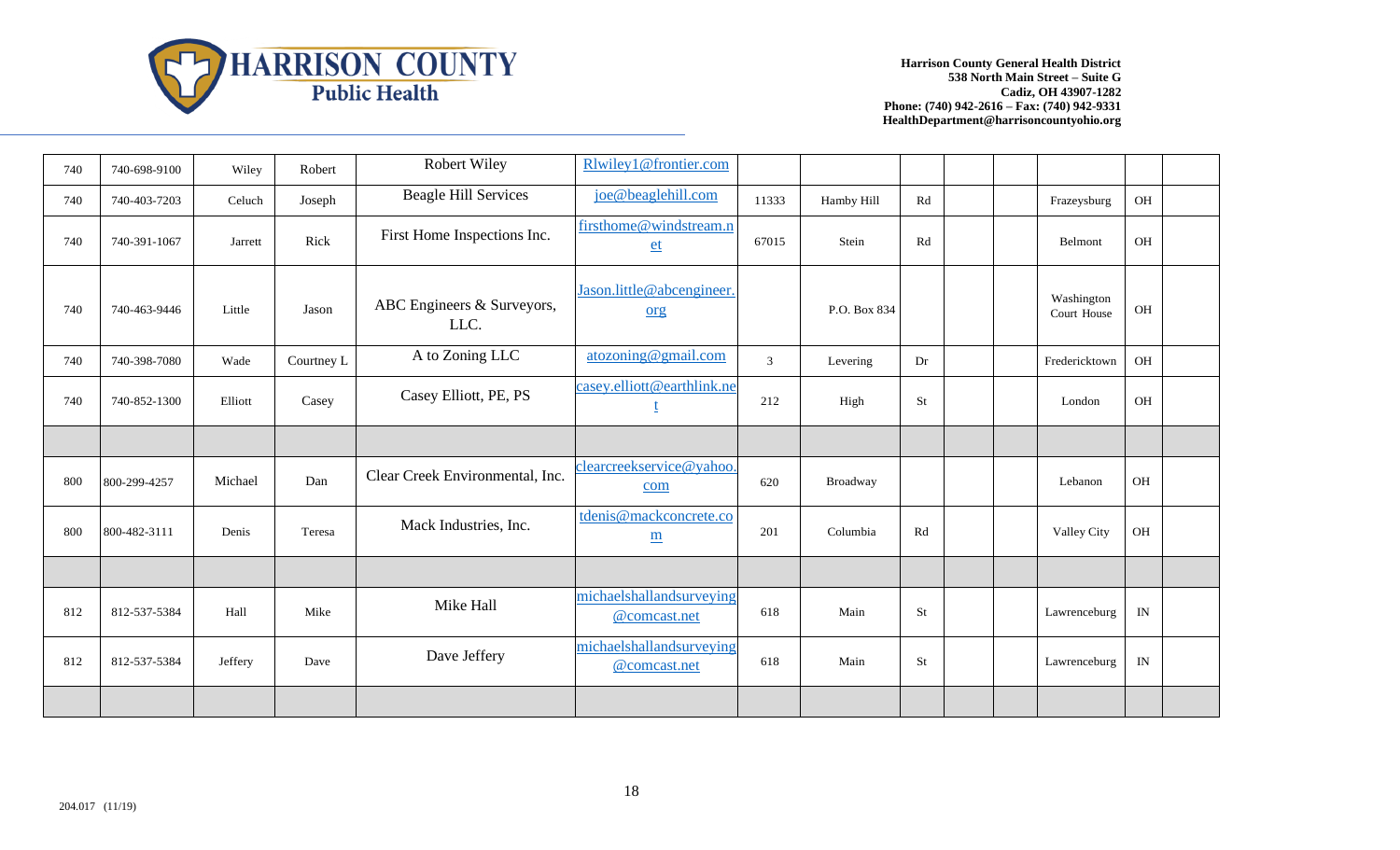

| 937 | 937-533-9991                 | Deaton    | Matthew             | <b>Deaton Soil Services</b>       | deatonsoilservices@gmail<br>.com            | 1427  | Concord<br>Fairhaven | Rd  |         | Eaton         | <b>OH</b> |  |
|-----|------------------------------|-----------|---------------------|-----------------------------------|---------------------------------------------|-------|----------------------|-----|---------|---------------|-----------|--|
| 937 | 937-393-9971                 |           |                     | McCarty Associates, Inc.          | mccarty@mccartyassociat<br>es.com           | 213   | High                 | St  |         | Hillsboro     | <b>OH</b> |  |
| 937 | 937-763-5597<br>937-393-8239 |           |                     | Hamilton Soil Investigations, LLC | soilsteve@yahoo.com                         | 6702  | Haggerty             | Rd  |         | Hillsboro     | OH        |  |
| 937 | 937-644-1272                 | Page      | Jim                 | Page Engineering, Inc.            | jim.page@pageengineerin<br>ginc.com         | 112   | Fifth                | St  |         | Marysville    | <b>OH</b> |  |
| 937 | 937-539-8820                 | Jacobs    | Cale                | $C$ & J Engineering               | cjengineering@embarqma<br>il.com            | 6807  | Catamaran            | Dr  |         | Huntsville    | <b>OH</b> |  |
| 937 | 937-869-0762                 | Wiseman   | Ed                  | Wiseman & Sons                    | eddisw6@aol.com                             | 6791  | Urbana Lisbon        | Rd  |         | Mechanicsburg | <b>OH</b> |  |
| 937 | 937-453-2656                 | Shoemaker | Perry               | Area Wide Septic & Service        | areawideseptic@yahoo.co<br>m                | 1170  | Thorpe               | Rd  |         | Sabina        | <b>OH</b> |  |
| 937 | 937-244-8835                 | Hillard   | Ryan                | Hillard Engineering and Surveying | ryan@hillardengineeringa<br>ndsurveying.com | 7667  | State Rt. 55         |     |         | Urbana        | <b>OH</b> |  |
| 937 | 937-459-0139                 | Cozatt    | Darin or<br>Michael | <b>Cozatt Engineering Company</b> | dmcozatt55@gmail.com                        | 534   | Elm                  | St  | Suite C | Troy          | OH        |  |
|     |                              | Farris    | Gregg               | Farris Excavating                 |                                             | 14141 | GAR                  | Hwy |         | Chardon       | <b>OH</b> |  |
|     |                              | Hitchens  | Harold              | <b>Hitchens and Associates</b>    |                                             | 234   | Third                | St  |         | Coshocton     | <b>OH</b> |  |
| 937 | 937-935-9701                 | Kaufman   | Craig               |                                   | ckauffman@woh.rr.com                        |       |                      |     |         | Bellefontaine | OH        |  |
| 937 | 937-604-2082                 | Connor    | Jason               | IP Design Serivces                | jzconnorpe@gmail.com                        |       |                      |     |         | Springfield   | OH        |  |
| 937 | 937-468-9965                 | Roth      | Scott               | Roth Excavting LLC                | rothexcavating@gmail.co<br>$\underline{m}$  |       |                      |     |         | Bellefontaine | <b>OH</b> |  |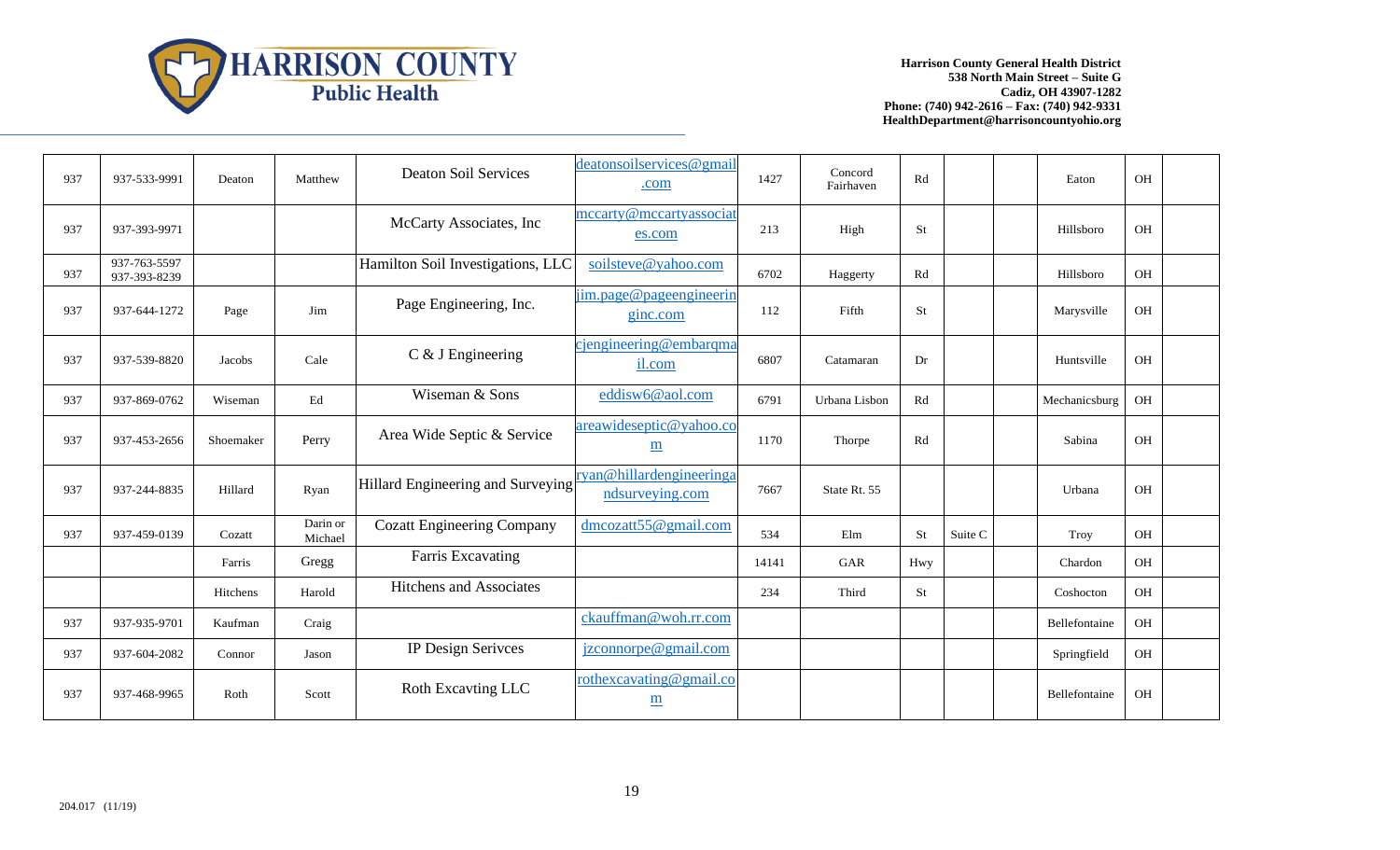

| 937 | 937-548-7511 | Matthews | Dave  | Mote & Associates, Inc.                            | dmathews@moteassociate<br>s.com      | 214  | 4th      | St |  | Greenville | OH |  |
|-----|--------------|----------|-------|----------------------------------------------------|--------------------------------------|------|----------|----|--|------------|----|--|
| 937 | 937-243-2574 | Marshall | Wyatt | Marshall Environmental<br>Consulting $&$<br>Design | MEESepticDesign@gmai<br><u>l.com</u> | 1048 | Van Kirk | Dr |  | Marysville | OH |  |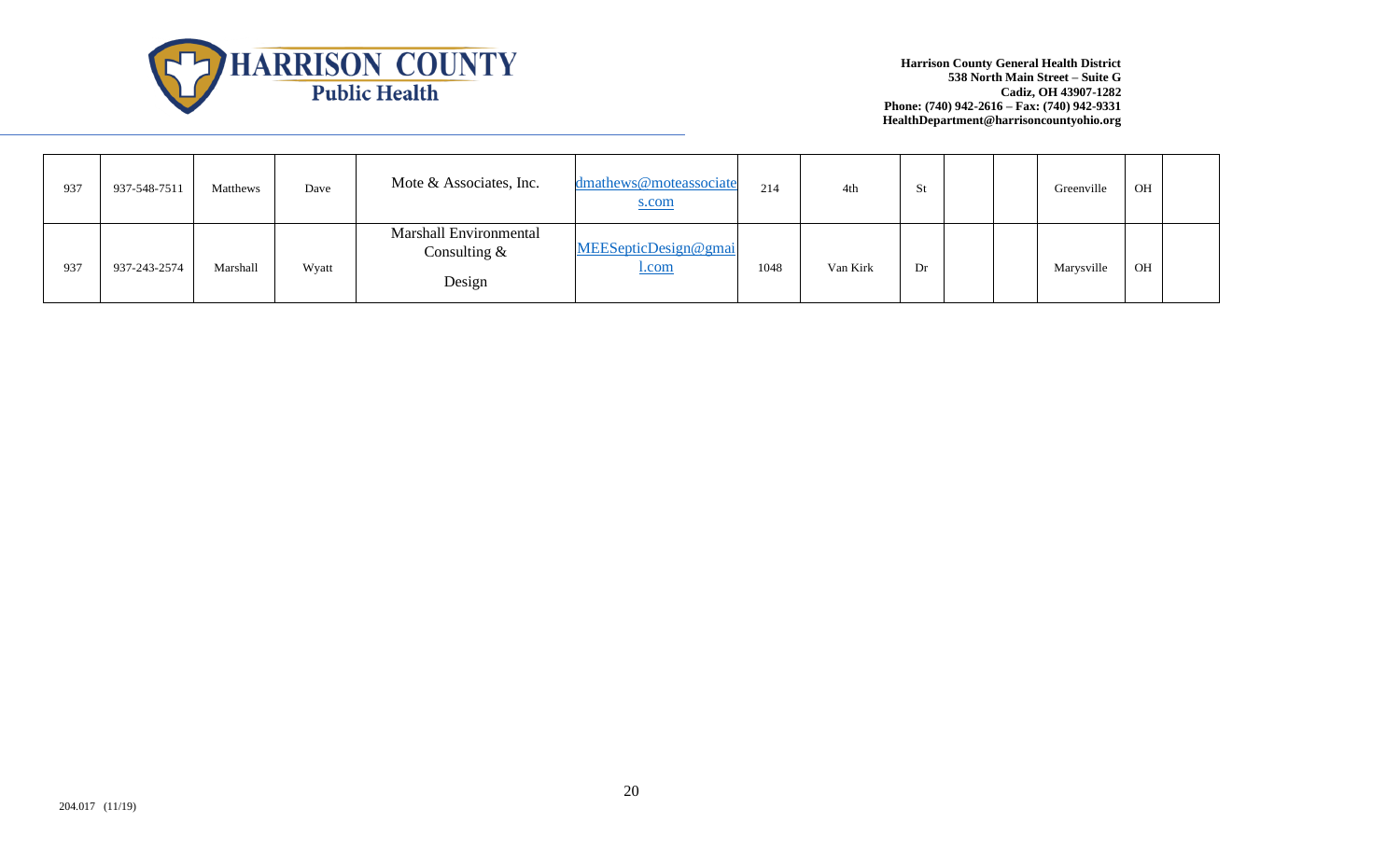

| <b>Ohio Department of Health</b>            |                                                                                |                       |                  |                |                           |                                                                             |  |  |  |  |
|---------------------------------------------|--------------------------------------------------------------------------------|-----------------------|------------------|----------------|---------------------------|-----------------------------------------------------------------------------|--|--|--|--|
| <b>Residential Water and Sewage Program</b> |                                                                                |                       |                  |                |                           |                                                                             |  |  |  |  |
|                                             | Soil Evaluators Approved Under Ohio Administrative Code Rule 3701-29-07 (A)(5) |                       |                  |                |                           |                                                                             |  |  |  |  |
| <b>Name</b>                                 | <b>Company</b>                                                                 | <b>Address</b>        | <b>Phone</b>     | <b>Phone 2</b> | <b>Email</b>              | <b>Demonstration of</b><br><b>Criteria Post</b><br><b>December 31, 2015</b> |  |  |  |  |
| Baldwin, Kyle                               | Roxsol, LLC                                                                    | Zanesville, OH 43701  | 740.704.1879     |                | kylebaldwin@roxsol.com    | $\mathbf X$                                                                 |  |  |  |  |
|                                             | The Mannick & Smith                                                            |                       | 419-891-2222 x.  |                |                           |                                                                             |  |  |  |  |
| Buhovecky, Greg                             | Group, Inc.                                                                    | Maumee, OH 43537      | 197              | 419-270-2804   | Gbuhovecky@manniksmithgr  | $\mathbf X$                                                                 |  |  |  |  |
|                                             |                                                                                |                       |                  |                | oup.com                   |                                                                             |  |  |  |  |
| Burns, Ray                                  | NeoSoils Inc.                                                                  | Huntsburg, Ohio 44046 | 440-285-5035     |                | neosoilstesting@gmail.com | $\mathbf X$                                                                 |  |  |  |  |
| Cattrell, Donald "Mitch"                    | Colombiana County<br><b>General Health District</b>                            |                       | $(330)$ 424-0272 |                |                           | $\mathbf X$                                                                 |  |  |  |  |
|                                             | <b>Flowers Septic System</b>                                                   |                       |                  |                |                           |                                                                             |  |  |  |  |
| Flowers, Mark                               | Design, Inc.                                                                   | Newark, OH 43055      | 740.587.7363     | 740.328.7656   | MarkFlowers777@gmail.com  | $\mathbf X$                                                                 |  |  |  |  |
| Lewis, Kevin                                | Kevin Lewis LTD                                                                | Albany, Ohio          | 740-590-4939     |                | kl118892@ohio.edu         | X                                                                           |  |  |  |  |
| Kauffman, Craig                             |                                                                                | West Liberty OH 43357 | 937-935-9701     |                | Ckauffman@woh.rr.com      | $\mathbf X$                                                                 |  |  |  |  |
| Malmisur, Sam                               | Native Soils LLC                                                               | Youngstown, OH 44511  | 330-986-7002     | 330-793-3295   | nativesoils@yahoo.com     | $\mathbf X$                                                                 |  |  |  |  |
| Priest, Terry                               |                                                                                | Corning, OH 43730     | 740-767-3982     |                | priesttery 12@gmail.com   | $\mathbf X$                                                                 |  |  |  |  |
| Redmand, Doc                                | HSTS Services, Inc.                                                            |                       | 419.606.2625     |                | hstsservices@yahoo.com    | $\mathbf X$                                                                 |  |  |  |  |
| Sneed, Jason                                |                                                                                | Blanchester, OH 45107 | 513-256-7747     |                | jason.sneed513@gmail.com  | $\mathbf X$                                                                 |  |  |  |  |
| Wiley, Robert                               | Good Ground, LLC                                                               | Albany, OH 45710      | 740.698.9100     | 740.591.4776   | info@goodground-llc.com   | $\mathbf{X}$                                                                |  |  |  |  |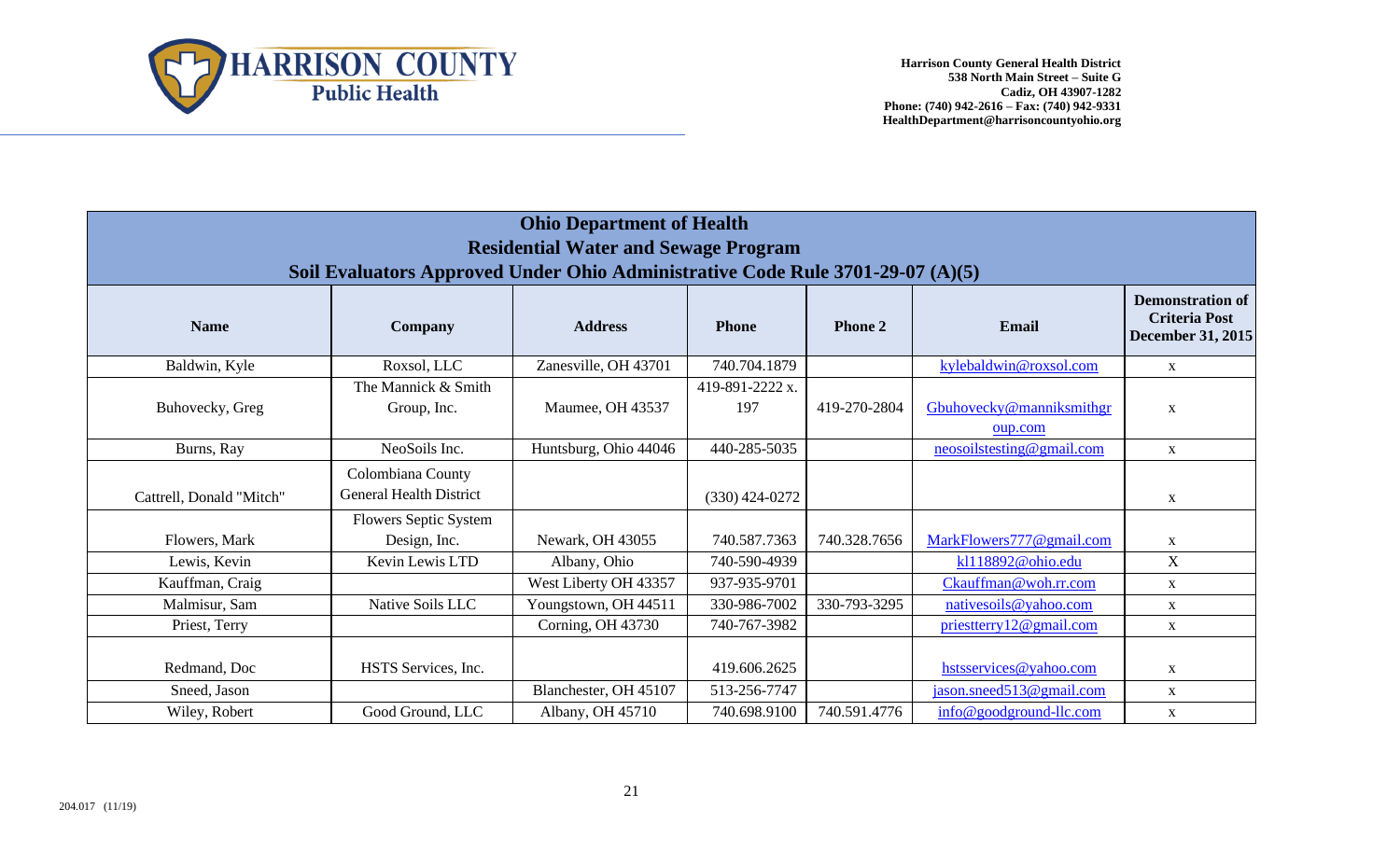

|                                                     | <b>Ohio Department of Health</b>               | <b>Residential Water and Sewage Program</b> |                      | <b>Soil Scientists</b>       |                                                                  |
|-----------------------------------------------------|------------------------------------------------|---------------------------------------------|----------------------|------------------------------|------------------------------------------------------------------|
| <b>SSSA Soils professionals</b><br><b>Certified</b> | <b>Company</b>                                 | <b>Location</b>                             | <b>Phone Number</b>  | <b>Email Address</b>         | <b>Areas Covered</b>                                             |
| <b>Richard Buzard</b>                               | <b>Buzard Soil Consulting LLC</b>              | Massillon, OH 44646-<br>4865                | $(330) 832 - 7448$   | buzard.soils@sssnet.com      |                                                                  |
| Barry Cavanna                                       | <b>J&amp;L</b> Environmental<br>Solutions, LLC | Wooster, OH 44691                           | $(925) 628 - 8187$   | bcavanna1@gmail              |                                                                  |
| Carlos Cole                                         |                                                | <b>Ripley WV</b>                            | $(304)$ 372-4809     | cc.cole2@suddenlink.net      | Gallia, Meigs,<br>Washington, Lawrence<br><b>Athens Counties</b> |
| <b>Matt Deaton</b>                                  | Deaton Soil Services, LLC                      | Eaton, OH 45320                             | $(937) 533 - 9991$   | deatonsoilservices@gmail.com |                                                                  |
| James Fincham                                       | <b>Fincham Soil Invest</b>                     | Chardon, Ohio                               | $(440)$ 479-5654     | jrfinchsoil@yahoo.com        |                                                                  |
| Stephen J. Hamilton                                 | Hamilton Soil Investigations,<br><b>LLC</b>    | Hillsboro, OH 45133                         | $(937) - 763 - 5597$ | hamiltonsoil23@gmail.com     |                                                                  |
| Todd A. Houser                                      |                                                | Wadsworth, OH 44281                         | $(330) 573 - 7811$   | ConSci7942@gmail.com         |                                                                  |
| Frank Gibbs                                         | Wetland and Soil Consulting<br>Services, LLC   | Rawson, OH, 45881                           | $(419)-963-2542$     | fegibbs21@gmail.com          |                                                                  |
| <b>Rex Mapes</b>                                    | <b>Mapes Soils Investigations</b>              | Powell, OH 43065-9432                       | $(740)$ 548-6788     | Digger2076@aol.com           |                                                                  |
| Floyd E. McCleary                                   | McCleary Soil<br>Investigations, Inc.          | Warren, OH 44484                            | $(330)$ 393-7645     | flomcclea@aol.com            |                                                                  |
| Dan Michael                                         | <b>Clear Creek Service</b>                     | Lebanon, OH 45036                           | $(800)$ 299-4257     | clearcreekservice@yahoo.com  |                                                                  |
| <b>Steve Miller</b>                                 | Soil and Env Consulting<br>Services Inc.       | Sunbury, OH 43074-9509                      | $(614)$ 579-1164     | soilconsultant@yahoo.com     |                                                                  |